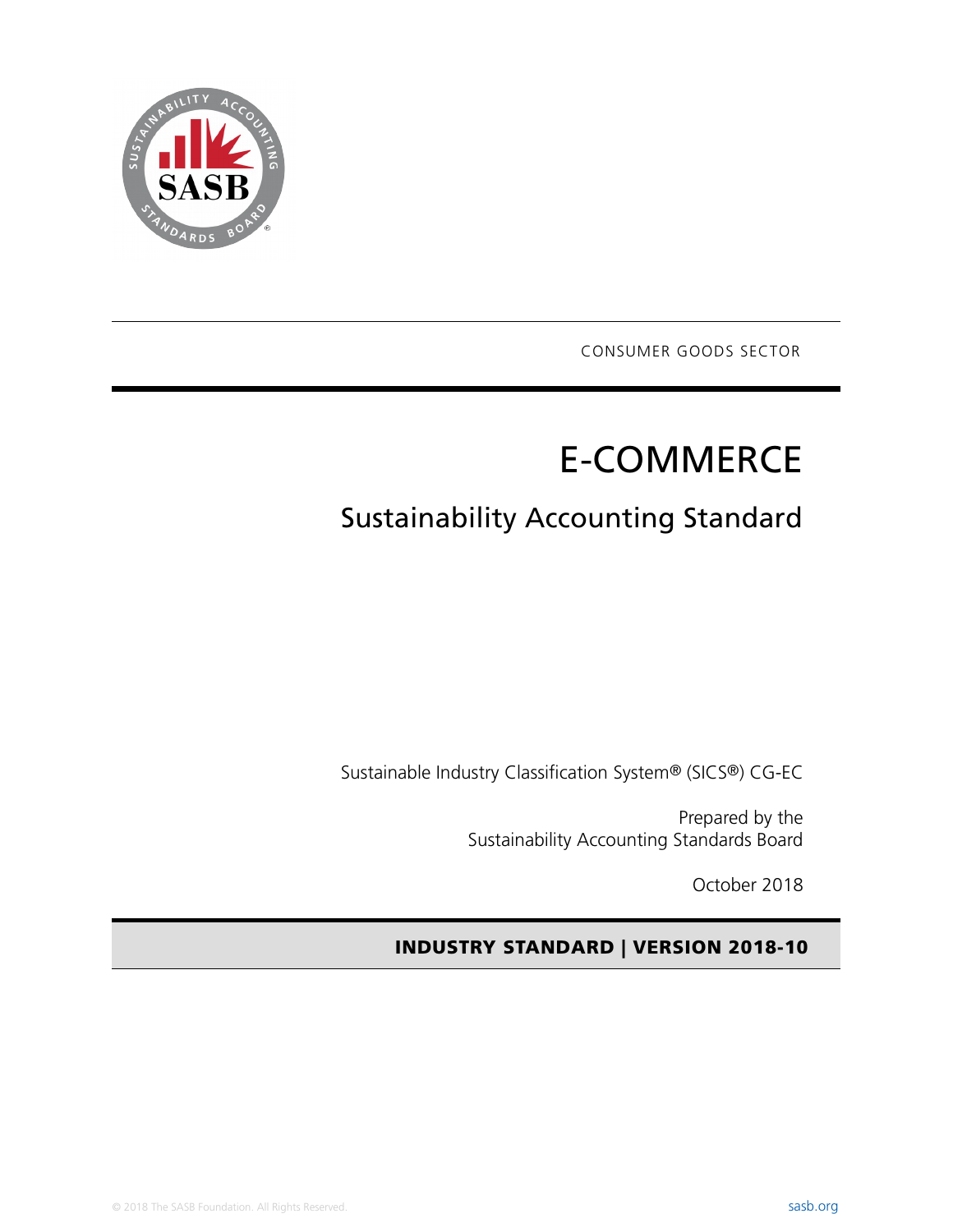# E-COMMERCE **Sustainability Accounting Standard**

#### **About SASB**

The SASB Foundation was founded in 2011 as a not-for-profit, independent standards-setting organization. The SASB Foundation's mission is to establish and maintain industry-specific standards that assist companies in disclosing financially material, decision-useful sustainability information to investors.

The SASB Foundation operates in a governance structure similar to the structure adopted by other internationally recognized bodies that set standards for disclosure to investors, including the Financial Accounting Standards Board (FASB) and the International Accounting Standards Board (IASB). This structure includes a board of directors ("the Foundation Board") and a standards-setting board ("the Standards Board" or "the SASB"). The Standards Board develops, issues, and maintains the SASB standards. The Foundation Board oversees the strategy, finances and operations of the entire organization, and appoints the members of the Standards Board.

The Foundation Board is not involved in setting standards, but is responsible for overseeing the Standards Board's compliance with the organization's due process requirements. As set out in the SASB *Rules of Procedure,* the SASB's standards-setting activities are transparent and follow careful due process, including extensive consultation with companies, investors, and relevant experts.

The SASB Foundation is funded by a range of sources, including contributions from philanthropies, companies, and individuals, as well as through the sale and licensing of publications, educational materials, and other products. The SASB Foundation receives no government financing and is not affiliated with any governmental body, the FASB, the IASB, or any other financial accounting standards-setting body.

#### **SUSTAINABILITY ACCOUNTING STANDARDS BOARD**

1045 Sansome Street, Suite 450 San Francisco, CA 94111 415.830.9220 [info@sasb.org](mailto:info@sasb.org) [sasb.org](https://www.sasb.org/)

The information, text, and graphics in this publication (the "Content") are owned by The SASB Foundation. All rights reserved. The Content may be used only for non-commercial, informational, or scholarly use, provided that all copyright and other proprietary notices related to the Content are kept intact, and that no modifications are made to the Content. The Content may not be otherwise disseminated, distributed, republished, reproduced, or modified without the prior written permission of The SASB Foundation. To request permission, please contact us at [info@sasb.org](mailto:info@sasb.org).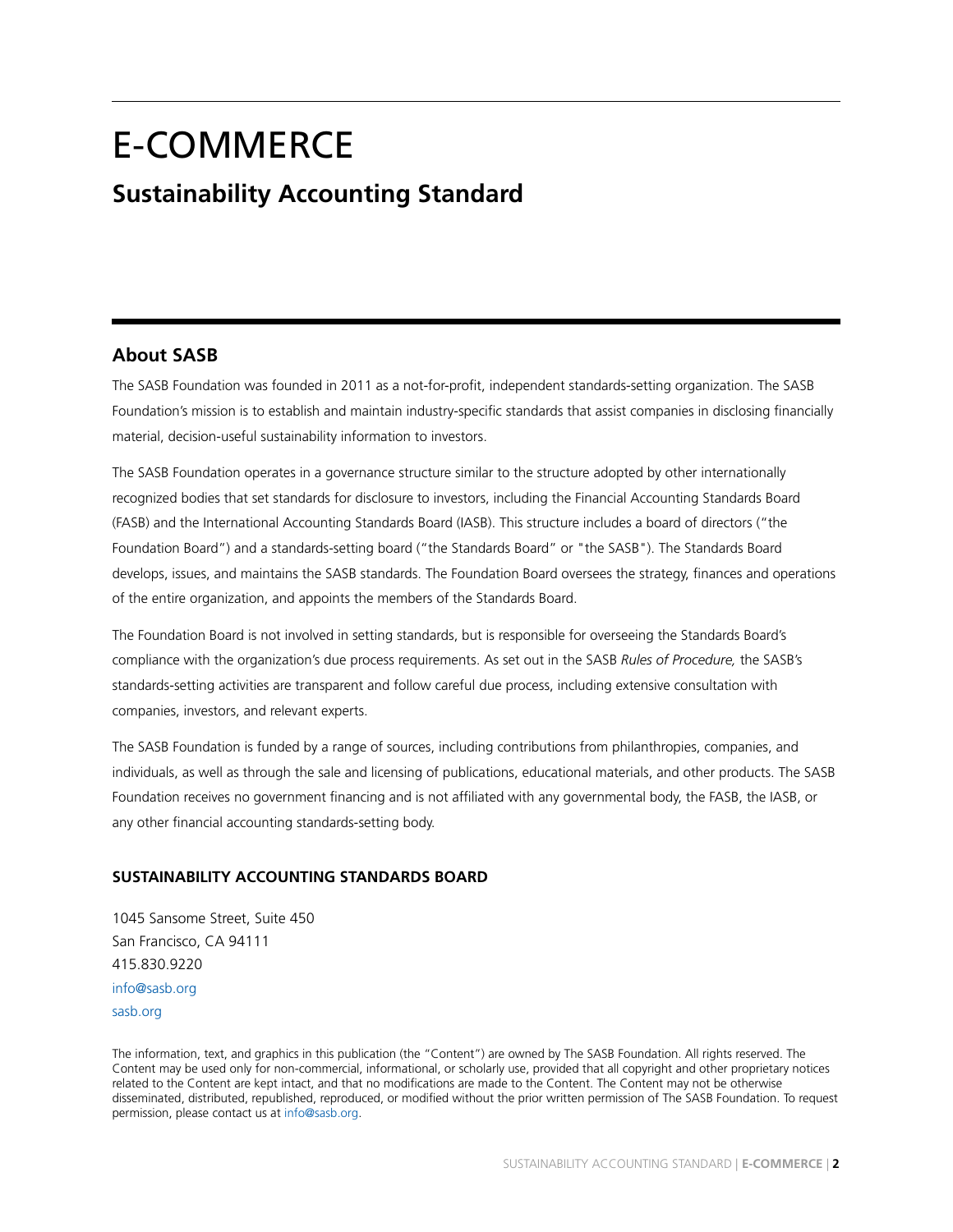# Table of Contents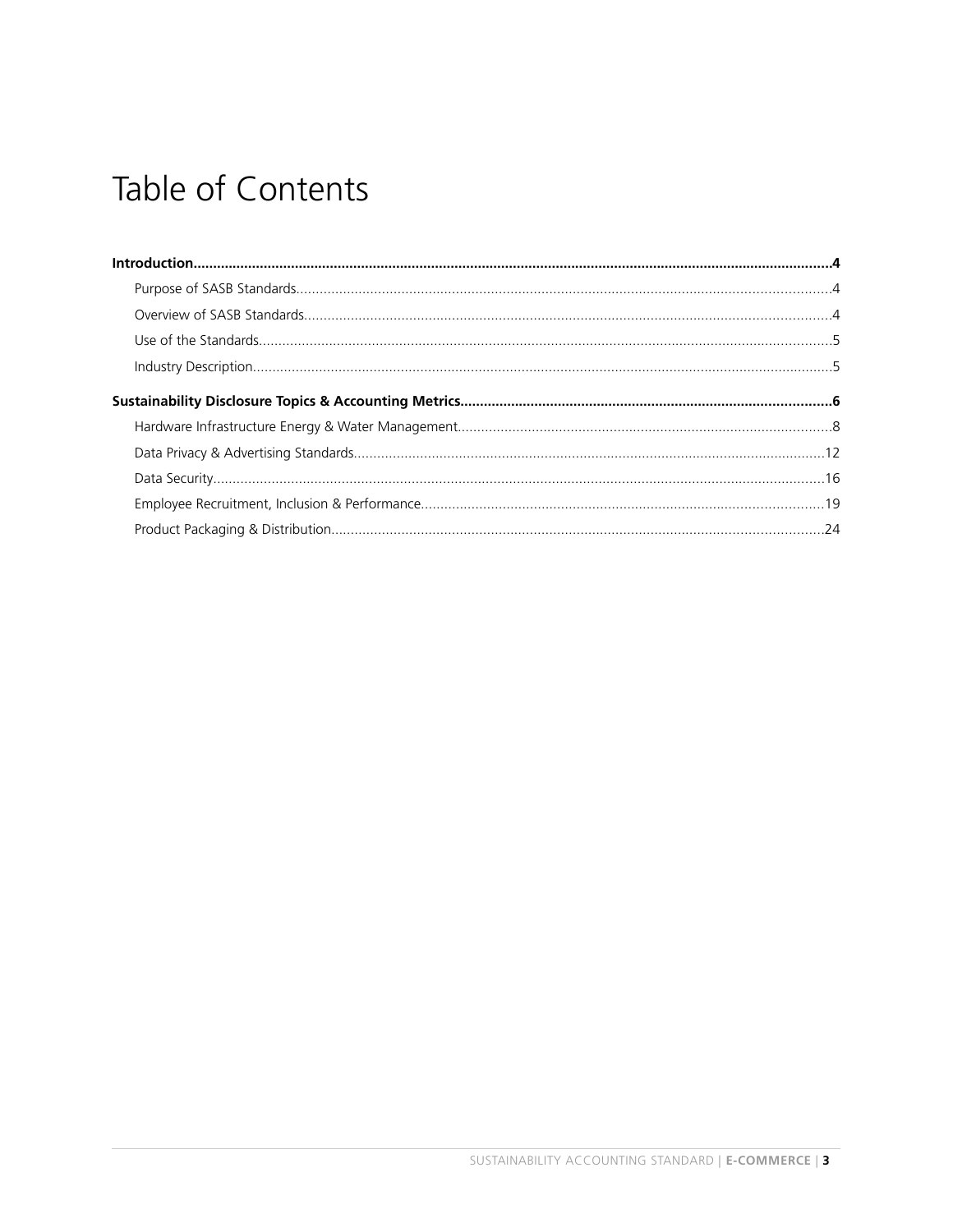#### <span id="page-3-2"></span>**INTRODUCTION**

## <span id="page-3-1"></span>Purpose of SASB Standards

The SASB's use of the term "sustainability" refers to corporate activities that maintain or enhance the ability of the company to create value over the long term. Sustainability accounting reflects the governance and management of a company's environmental and social impacts arising from production of goods and services, as well as its governance and management of the environmental and social capitals necessary to create long-term value. The SASB also refers to sustainability as "ESG" (environmental, social, and governance), though traditional corporate governance issues such as board composition are not included within the scope of the SASB's standards-setting activities.

SASB standards are designed to identify a minimum set of sustainability issues most likely to impact the operating performance or financial condition of the typical company in an industry, regardless of location. SASB standards are designed to enable communications on corporate performance on industry-level sustainability issues in a cost-effective and decision-useful manner using existing disclosure and reporting mechanisms.

Businesses can use the SASB standards to better identify, manage, and communicate to investors sustainability information that is financially material. Use of the standards can benefit businesses by improving transparency, risk management, and performance. SASB standards can help investors by encouraging reporting that is comparable, consistent, and financially material, thereby enabling investors to make better investment and voting decisions.

## <span id="page-3-0"></span>Overview of SASB Standards

The SASB has developed a set of 77 industry-specific sustainability accounting standards ("SASB standards" or "industry standards"), categorized pursuant to SASB's [Sustainable Industry Classification System](https://www.sasb.org/find-your-industry)® (SICS®). Each SASB standard describes the industry that is the subject of the standard, including any assumptions about the predominant business model and industry segments that are included. SASB standards include:

1. **Disclosure topics** – A minimum set of industry-specific disclosure topics reasonably likely to constitute material information, and a brief description of how management or mismanagement of each topic may affect value creation.

2. **Accounting metrics** – A set of quantitative and/or qualitative accounting metrics intended to measure performance on each topic.

3. **Technical protocols** – Each accounting metric is accompanied by a technical protocol that provides guidance on definitions, scope, implementation, compilation, and presentation, all of which are intended to constitute suitable criteria for third-party assurance.

4. **Activity metrics** – A set of metrics that quantify the scale of a company's business and are intended for use in conjunction with accounting metrics to normalize data and facilitate comparison.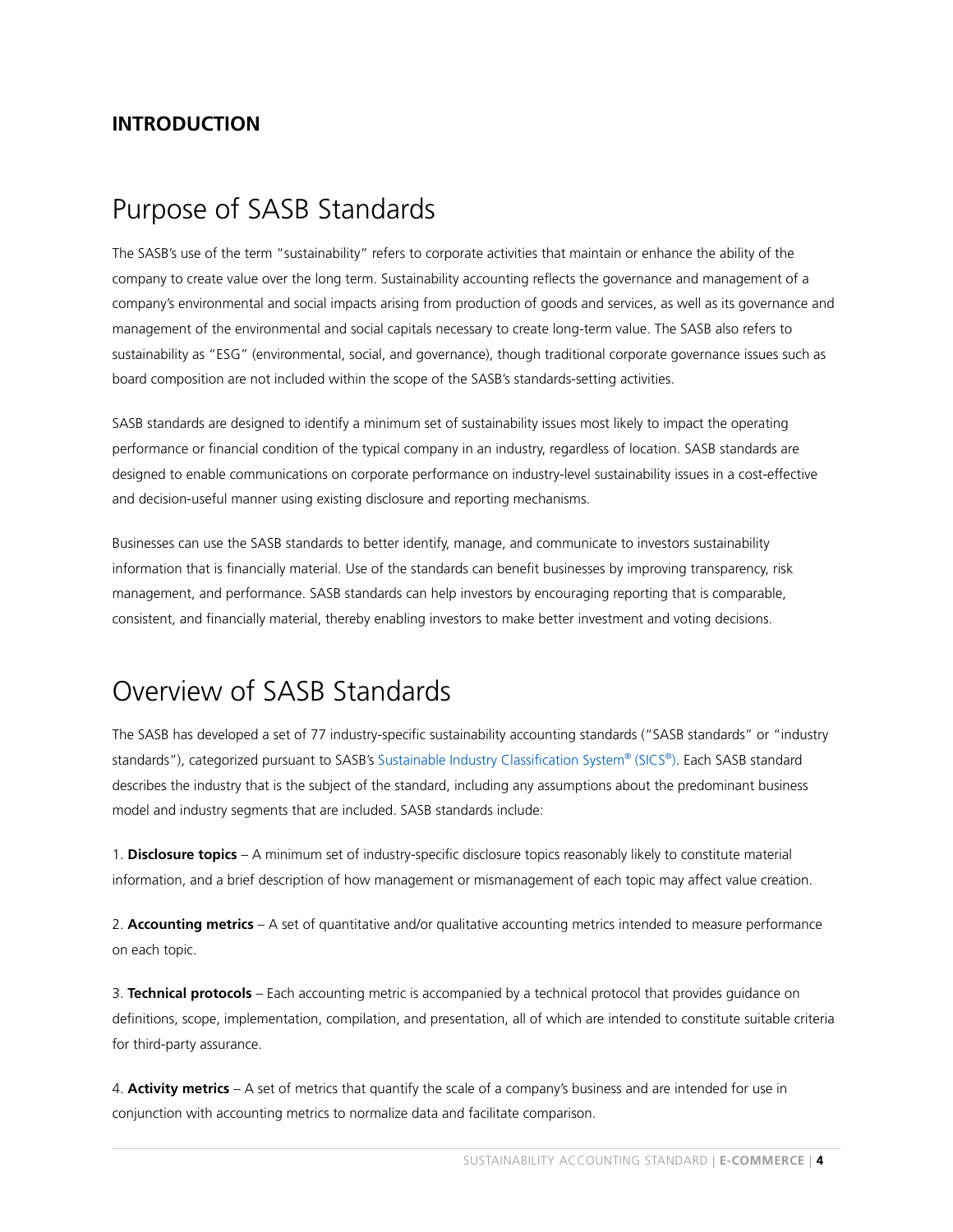Furthermore, the *[SASB Standards Application Guidance](https://www.sasb.org/standards-overview/download-current-standards/)* establishes guidance applicable to the use of all industry standards and is considered part of the standards. Unless otherwise specified in the technical protocols contained in the industry standards, the guidance in the SASB Standards Application Guidance applies to the definitions, scope, implementation, compilation, and presentation of the metrics in the industry standards.

The *[SASB Conceptual Framework](https://www.sasb.org/standards-setting-process/conceptual-framework/)* sets out the basic concepts, principles, definitions, and objectives that guide the Standards Board in its approach to setting standards for sustainability accounting. The *[SASB Rules of Procedure](https://www.sasb.org/standards-setting-process/rules-of-procedure/)* is focused on the governance processes and practices for standards setting.

## <span id="page-4-1"></span>Use of the Standards

SASB standards are intended for use in communications to investors regarding sustainability issues that are likely to impact corporate ability to create value over the long term. Use of SASB standards is voluntary. A company determines which standard(s) is relevant to the company, which disclosure topics are financially material to its business, and which associated metrics to report, taking relevant legal requirements into account<sup>[1](#page-4-2)</sup>. In general, a company would use the SASB standard specific to its primary industry as identified in [SICS](https://www.sasb.org/find-your-industry/)®. However, companies with substantial business in multiple SICS® industries can consider reporting on these additional SASB industry standards.

It is up to a company to determine the means by which it reports SASB information to investors. One benefit of using SASB standards may be achieving regulatory compliance in some markets. Other investor communications using SASB information could be sustainability reports, integrated reports, websites, or annual reports to shareholders. There is no guarantee that SASB standards address all financially material sustainability risks or opportunities unique to a company's business model.

## <span id="page-4-0"></span>Industry Description

The E-Commerce industry is composed of firms that provide an online marketplace for other firms or individuals to sell their goods and services, as well as retailers and wholesalers that provide an exclusively web-based platform for consumers to buy goods and services. Firms in this industry sell to consumers as well as to other businesses. Because of the accessibility of e-commerce sites, the industry is a global marketplace for buyers and sellers. Note: The industry scope exclusively applies to "pure-play" e-commerce operations and does not address the manufacturing or brick-and-mortar retail operations of companies. Many consumer goods manufacturers and retailers have incorporated, or are in the process of incorporating, an e-commerce component to their business. SASB has separate standards for the Multiline and Specialty Retailers & Distributors (CG-MR); Apparel, Accessories & Footwear (CG-AA); and Toys & Sporting Goods (CG-TS) industries. Depending on the specific activities and operations of firms in the aforementioned industries, disclosure topics and accounting metrics associated with the E-Commerce industry standard may also be relevant.

<span id="page-4-2"></span><sup>1</sup> **Legal Note**: SASB standards are not intended to, and indeed cannot, replace any legal or regulatory requirements that may be applicable to a reporting entity's operations.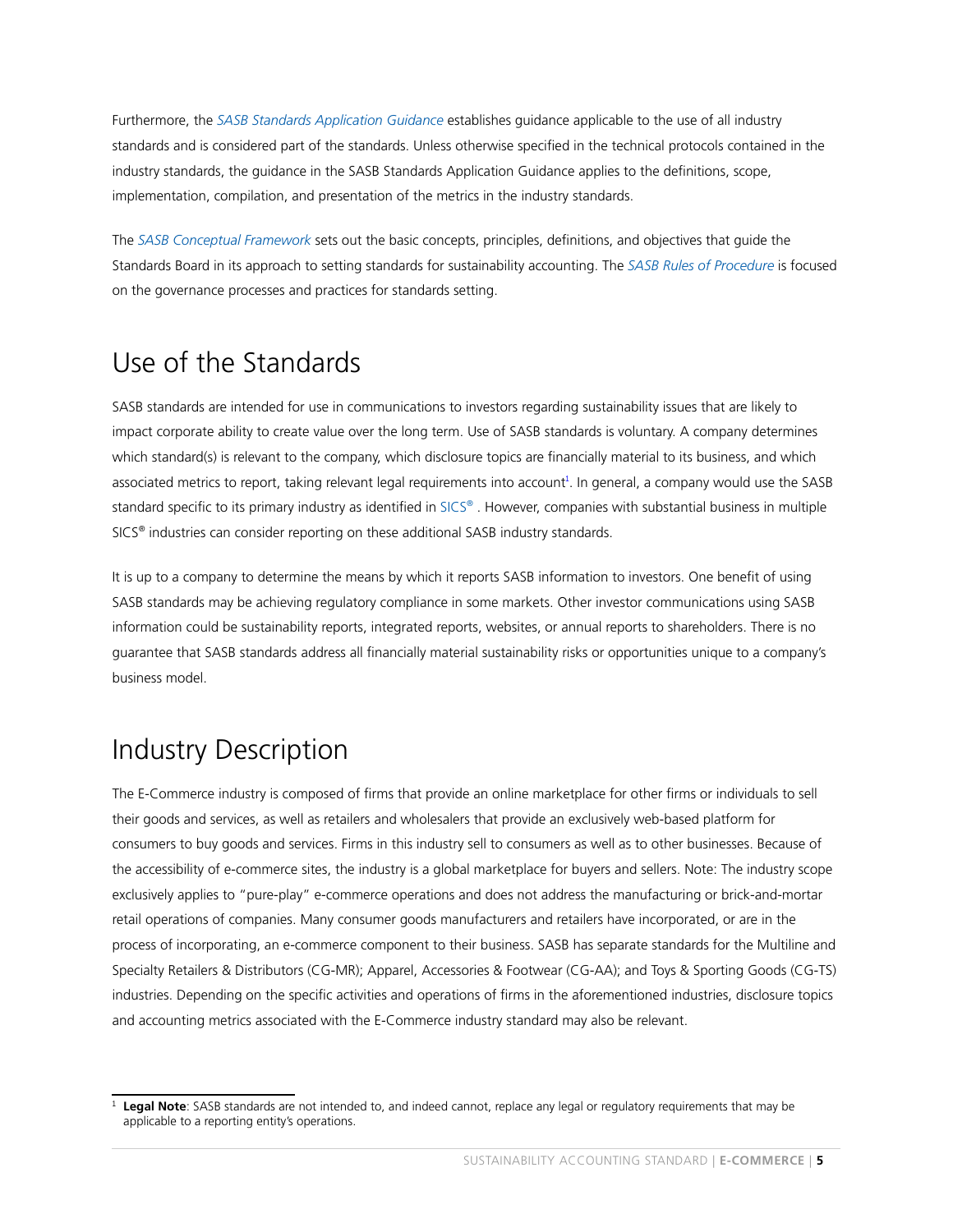### <span id="page-5-0"></span>**SUSTAINABILITY DISCLOSURE TOPICS & ACCOUNTING METRICS**

| <b>TOPIC</b>                                               | <b>ACCOUNTING METRIC</b>                                                                                                                            | <b>CATEGORY</b>            | <b>UNIT OF</b><br><b>MEASURE</b>                    | <b>CODE</b>    |
|------------------------------------------------------------|-----------------------------------------------------------------------------------------------------------------------------------------------------|----------------------------|-----------------------------------------------------|----------------|
| Hardware<br>Infrastructure<br>Energy & Water<br>Management | (1) Total energy consumed, (2) percentage grid<br>electricity, (3) percentage renewable                                                             | Quantitative               | Gigajoules (GJ),<br>Percentage (%)                  | CG-EC-130a.1   |
|                                                            | (1) Total water withdrawn, (2) total water<br>consumed, percentage of each in regions with<br>High or Extremely High Baseline Water Stress          | Ouantitative               | Thousand cubic<br>meters $(m3)$ ,<br>Percentage (%) | $CG-EC-130a.2$ |
|                                                            | Discussion of the integration of environmental<br>considerations into strategic planning for data<br>center needs                                   | Discussion and<br>Analysis | n/a                                                 | CG-EC-130a.3   |
| Data Privacy &<br>Advertising<br><b>Standards</b>          | Number of users whose information is used<br>for secondary purposes                                                                                 | Quantitative               | Number                                              | CG-EC-220a.1   |
|                                                            | Description of policies and practices relating to<br>behavioral advertising and user privacy                                                        | Discussion and<br>Analysis | n/a                                                 | $CG-EC-220a.2$ |
| Data Security                                              | Description of approach to identifying and<br>addressing data security risks                                                                        | Discussion and<br>Analysis | n/a                                                 | CG-EC-230a.1   |
|                                                            | (1) Number of data breaches, (2) percentage<br>involving personally identifiable information<br>(PII), (3) number of users affected <sup>2</sup>    | Quantitative               | Number,<br>Percentage (%)                           | CG-EC-230a.2   |
| Employee<br>Recruitment,<br>Inclusion &<br>Performance     | Employee engagement as a percentage <sup>3</sup>                                                                                                    | Quantitative               | Percentage (%)                                      | CG-EC-330a.1   |
|                                                            | (1) Voluntary and (2) involuntary turnover rate<br>for all employees                                                                                | Quantitative               | Rate                                                | $CG-EC-330a.2$ |
|                                                            | Percentage of gender and racial/ethnic group<br>representation for (1) management, (2)<br>technical staff, and (3) all other employees <sup>4</sup> | Quantitative               | Percentage (%)                                      | $CG-EC-330a.3$ |
|                                                            | Percentage of technical employees who are H-<br>1B visa holders                                                                                     | Quantitative               | Percentage (%)                                      | CG-EC-330a.4   |
| Product<br>Packaging &<br>Distribution                     | Total greenhouse gas (GHG) footprint of<br>product shipments                                                                                        | Quantitative               | Metric tons (t)<br>$CO2-e$                          | CG-EC-410a.1   |
|                                                            | Discussion of strategies to reduce the<br>environmental impact of product delivery                                                                  | Discussion and<br>Analysis | n/a                                                 | CG-EC-410a.2   |

#### *Table 1. Sustainability Disclosure Topics & Accounting Metrics*

<span id="page-5-1"></span><sup>2</sup> Note to **CG-EC-230a.2**– Disclosures shall include a description of corrective actions implemented in response to data breaches.

<span id="page-5-2"></span><sup>3</sup> Note to **CG-EC-330a.1**– Disclosure shall include a description of the methodology employed.

<span id="page-5-3"></span><sup>4</sup> Note to **CG-EC-330a.3**– The entity shall discuss its policies and programs for fostering equitable employee representation across its global operations.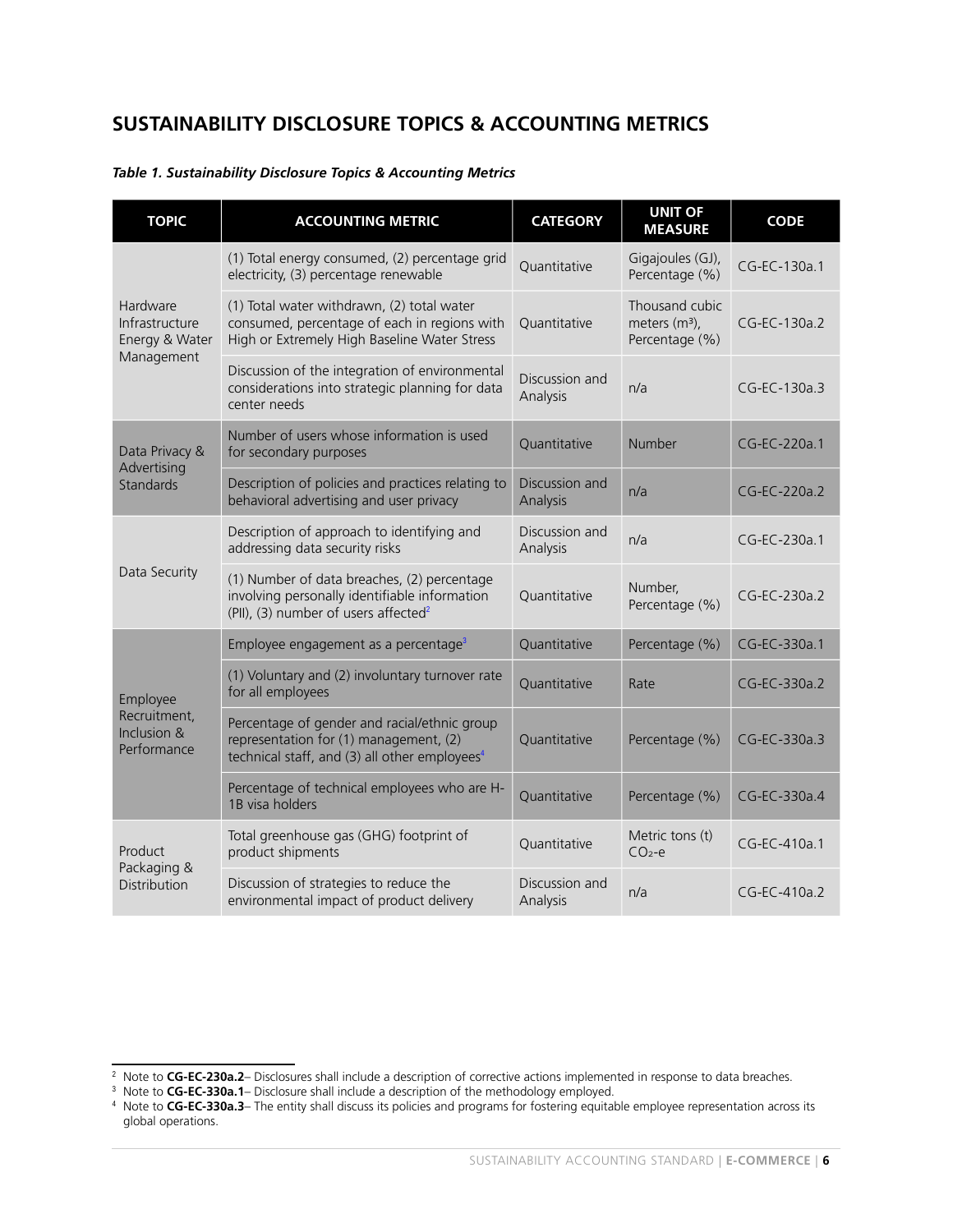#### *Table 2. Activity Metrics*

| <b>ACTIVITY METRIC</b>                                       | <b>CATEGORY</b> | <b>UNIT OF</b><br><b>MEASURE</b> | <b>CODE</b>   |
|--------------------------------------------------------------|-----------------|----------------------------------|---------------|
| Entity-defined measure of user activity <sup>5</sup>         | Quantitative    | Number                           | $CG-EC-000.A$ |
| Data processing capacity, percentage outsourced <sup>6</sup> | Quantitative    | See note                         | $CG-EC-000.B$ |
| Number of shipments                                          | Quantitative    | Number                           | $CG-EC-000.C$ |

<span id="page-6-0"></span><sup>5</sup> Note to **CG-EC-000.A –** The entity shall define and disclose a basic measure of user activity suitable for its business activities. This measure may be sales transactions, purchase transactions, number of searches, monthly active users, page views, and/or unique URLs.

<span id="page-6-1"></span><sup>&</sup>lt;sup>6</sup> Note to **CG-EC-000B** – Data processing capacity shall be reported in units of measure typically tracked by the entity or used as the basis for contracting its IT services needs, such as million service units (MSUs), million instructions per second (MIPS), mega floatingpoint operations per second (MFLOPS), compute cycles, or other units of measure. Alternatively, the entity may disclose owned and outsourced data processing needs in other units of measure, such as rack space or data center square footage. The percentage outsourced shall include co-location facilities and cloud services (e.g., Platform as a Service and Infrastructure as a Service).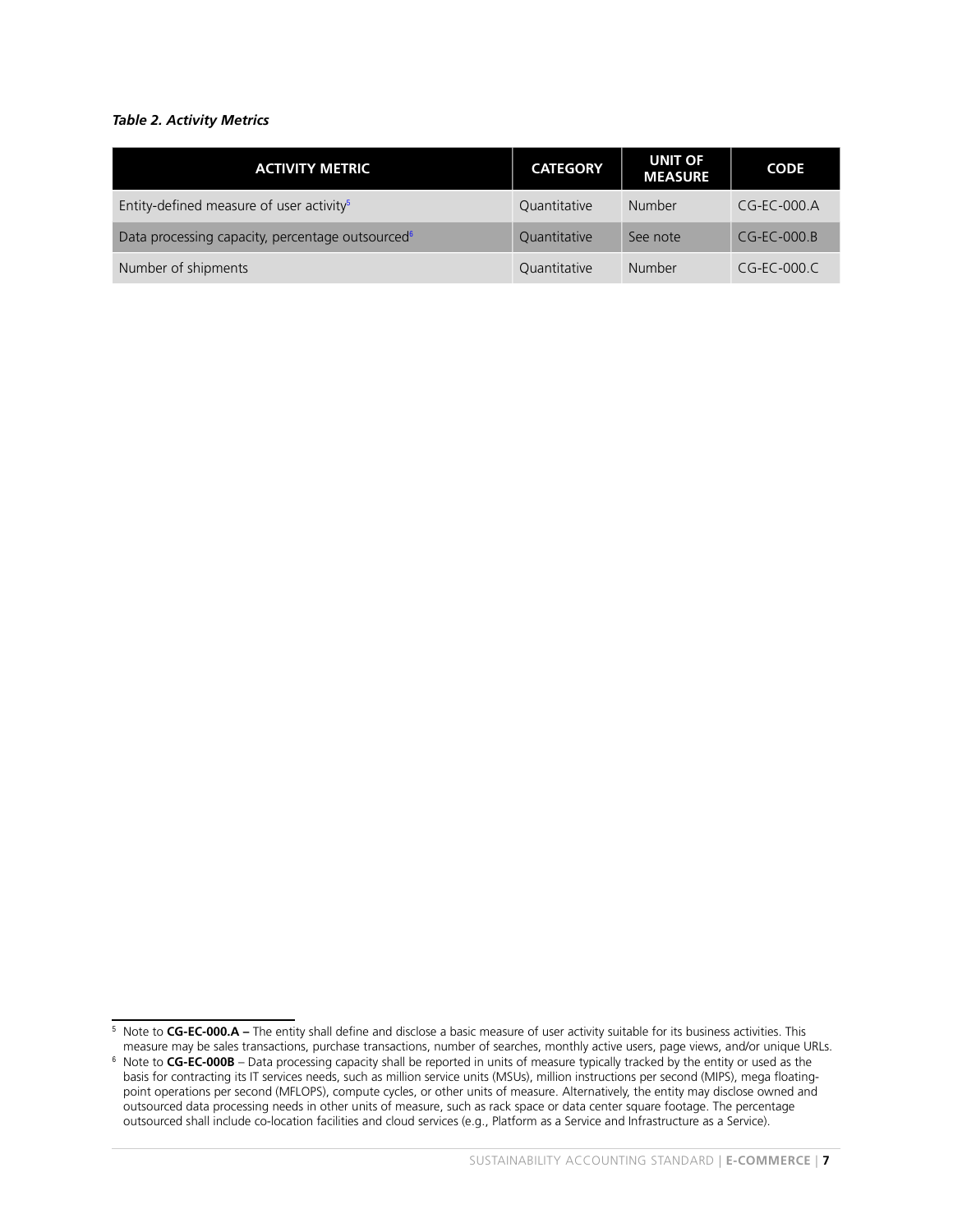## <span id="page-7-0"></span>Hardware Infrastructure Energy & Water Management

### **Topic Summary**

A large part of the energy consumed by the E-Commerce industry is used to power critical hardware and IT infrastructure in data centers. Data centers need to be powered continuously, and disruptions to the energy supply can have a material impact on operations, depending on the magnitude and timing of the disruption. Companies also face a tradeoff when it comes to energy and water consumption for their data center cooling needs: Cooling data centers with water instead of chillers is a means of improving energy efficiency, but it can lead to dependence on significant local water resources. Companies that effectively manage this issue may benefit from cost savings and minimize reputational risks, as there is growing concern over energy and water use.

### **Accounting Metrics**

#### **CG-EC-130a.1. (1) Total energy consumed, (2) percentage grid electricity, (3) percentage renewable**

- 1 The entity shall disclose (1) the total amount of energy it consumed as an aggregate figure, in gigajoules (GJ).
	- 1.1 The scope of energy consumption includes energy from all sources, including energy purchased from sources external to the entity and energy produced by the entity itself (self-generated). For example, direct fuel usage, purchased electricity, and heating, cooling, and steam energy are all included within the scope of energy consumption.
	- 1.2 The scope of energy consumption includes only energy directly consumed by the entity during the reporting period.
	- 1.3 In calculating energy consumption from fuels and biofuels, the entity shall use higher heating values (HHV), also known as gross calorific values (GCV), which are directly measured or taken from the Intergovernmental Panel on Climate Change (IPCC), the U.S. Department of Energy (DOE), or the U.S. Energy Information Administration (EIA).
- 2 The entity shall disclose (2) the percentage of energy it consumed that was supplied from grid electricity.
	- 2.1 The percentage shall be calculated as purchased grid electricity consumption divided by total energy consumption.
- 3 The entity shall disclose (3) the percentage of energy it consumed that is renewable energy.
	- 3.1 Renewable energy is defined as energy from sources that are replenished at a rate greater than or equal to their rate of depletion, such as geothermal, wind, solar, hydro, and biomass.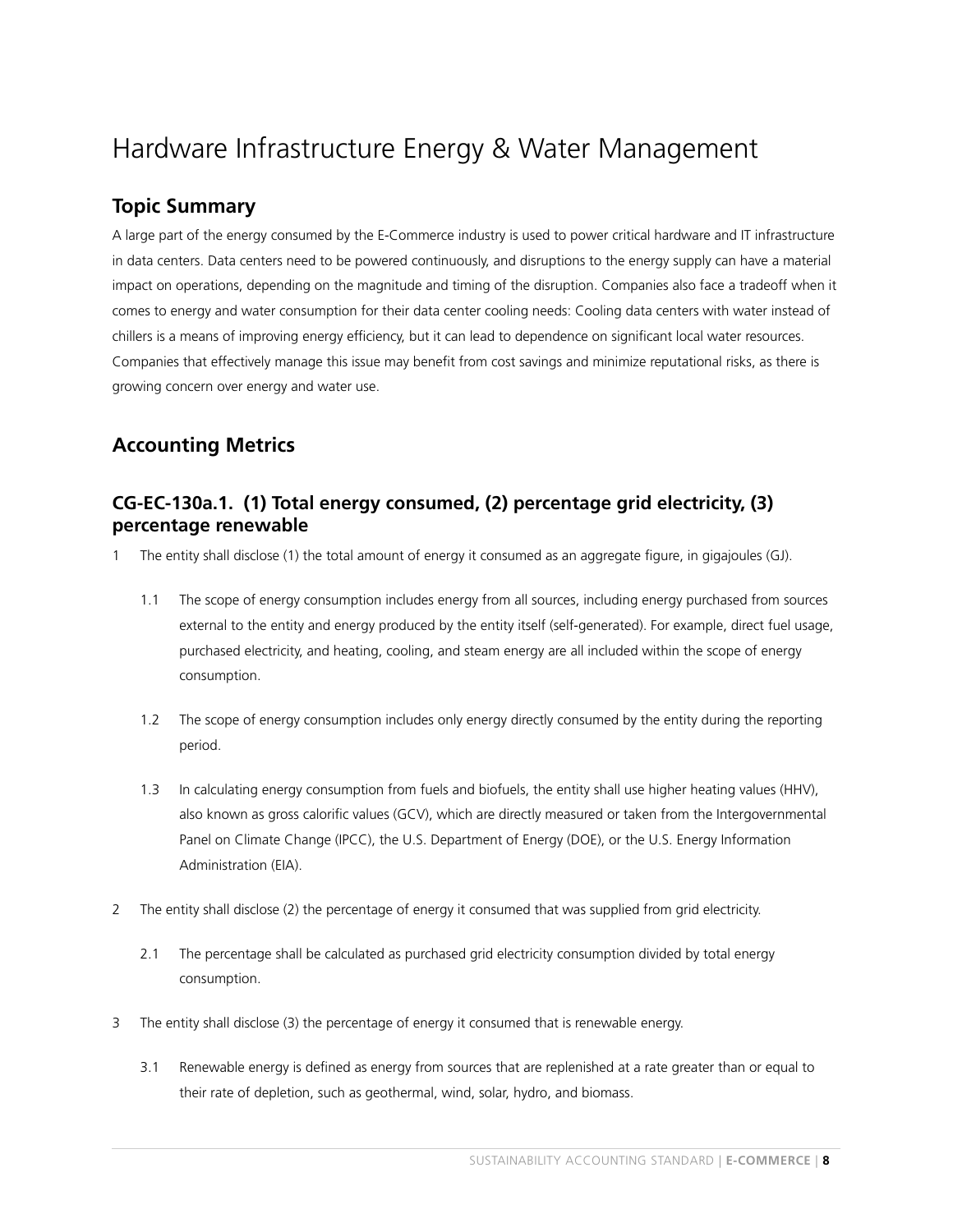- 3.2 The percentage shall be calculated as renewable energy consumption divided by total energy consumption.
- 3.3 The scope of renewable energy includes renewable fuel the entity consumed, renewable energy the entity directly produced, and renewable energy the entity purchased, if purchased through a renewable power purchase agreement (PPA) that explicitly includes renewable energy certificates (RECs) or Guarantees of Origin (GOs), a Green-e Energy Certified utility or supplier program, or other green power products that explicitly include RECs or GOs, or for which Green-e Energy Certified RECs are paired with grid electricity.
	- 3.3.1 For any renewable electricity generated on-site, any RECs and GOs must be retained (i.e., not sold) and retired or cancelled on behalf of the entity in order for the entity to claim them as renewable energy.
	- 3.3.2 For renewable PPAs and green power products, the agreement must explicitly include and convey that RECs and GOs be retained or replaced and retired or cancelled on behalf of the entity in order for the entity to claim them as renewable energy.
	- 3.3.3 The renewable portion of the electricity grid mix that is outside of the control or influence of the entity is excluded from the scope of renewable energy.
- 3.4 For the purposes of this disclosure, the scope of renewable energy from hydro and biomass sources is limited to the following:
	- 3.4.1 Energy from hydro sources is limited to those that are certified by the Low Impact Hydropower Institute or that are eligible for a state Renewable Portfolio Standard;
	- 3.4.2 Energy from biomass sources is limited to materials certified to a third-party standard (e.g., Forest Stewardship Council, Sustainable Forest Initiative, Programme for the Endorsement of Forest Certification, or American Tree Farm System), materials considered eligible sources of supply according to the *[Green-e Framework for Renewable Energy Certification, Version 1.0](https://www.green-e.org/programs/energy/documents)* (2017) or Green-e regional standards, and/or materials that are eligible for an applicable state renewable portfolio standard.
- 4 The entity shall apply conversion factors consistently for all data reported under this disclosure, such as the use of HHVs for fuel usage (including biofuels) and conversion of kilowatt hours (kWh) to GJ (for energy data including electricity from solar or wind energy).
- 5 The entity may disclose the trailing twelve-month (TTM) weighted average power usage effectiveness (PUE) for its data centers.
	- 5.1 PUE is defined as the ratio of the total amount of power used by a computer data center facility to the amount of power delivered to computing equipment.
	- 5.2 If disclosing PUE, the entity shall follow the guidance and calculation methodology described in *[PUE™: A](https://www.thegreengrid.org/en/resources/library-and-tools/20-PUE%3A-A-Comprehensive-Examination-of-the-Metric)  [Comprehensive Examination of the Metric](https://www.thegreengrid.org/en/resources/library-and-tools/20-PUE%3A-A-Comprehensive-Examination-of-the-Metric)* (2014), published by ASHRAE and The Green Grid Association.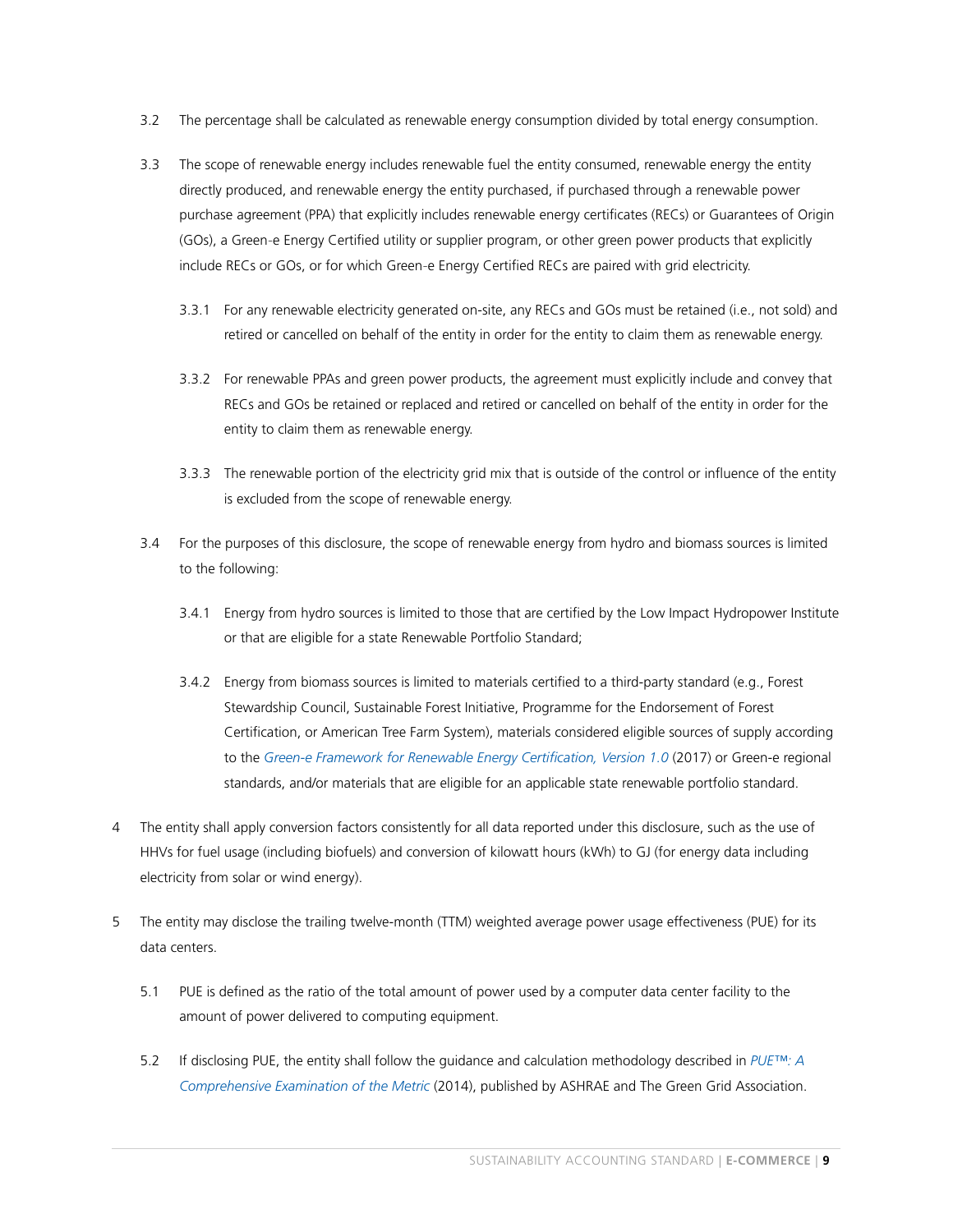#### **CG-EC-130a.2. (1) Total water withdrawn, (2) total water consumed, percentage of each in regions with High or Extremely High Baseline Water Stress**

- 1 The entity shall disclose the amount of water, in thousands of cubic meters, that was withdrawn from all sources.
	- 1.1 Water sources include surface water (including water from wetlands, rivers, lakes, and oceans), groundwater, rainwater collected directly and stored by the entity, and water and wastewater obtained from municipal water supplies, water utilities, or other entities.
- 2 The entity may disclose portions of its supply by source if, for example, significant portions of withdrawals are from non-freshwater sources.
	- 2.1 Fresh water may be defined according to the local laws and regulations where the entity operates. Where there is no legal definition, fresh water shall be considered to be water that has less than 1,000 parts per million of dissolved solids per the [U.S. Geological Survey.](https://water.usgs.gov/edu/dictionary.html)
	- 2.2 Water obtained from a water utility in compliance with U.S. [National Primary Drinking Water Regulations](https://www.epa.gov/ground-water-and-drinking-water/national-primary-drinking-water-regulations) can be assumed to meet the definition of fresh water.
- 3 The entity shall disclose the amount of water, in thousands of cubic meters, that was consumed in its operations.
	- 3.1 Water consumption is defined as:
		- 3.1.1 Water that evaporates during withdrawal, usage, and discharge;
		- 3.1.2 Water that is directly or indirectly incorporated into the entity's product or service;
		- 3.1.3 Water that does not otherwise return to the same catchment area from which it was withdrawn, such as water returned to another catchment area or the sea.
- 4 The entity shall analyze all of its operations for water risks and identify activities that withdraw and consume water in locations with High (40–80 percent) or Extremely High (>80 percent) Baseline Water Stress as classified by the World Resources Institute's (WRI) Water Risk Atlas tool, [Aqueduct.](http://aqueduct.wri.org/atlas)
- 5 The entity shall disclose its water withdrawn in locations with High or Extremely High Baseline Water Stress as a percentage of the total water withdrawn.
- 6 The entity shall disclose its water consumed in locations with High or Extremely High Baseline Water Stress as a percentage of the total water consumed.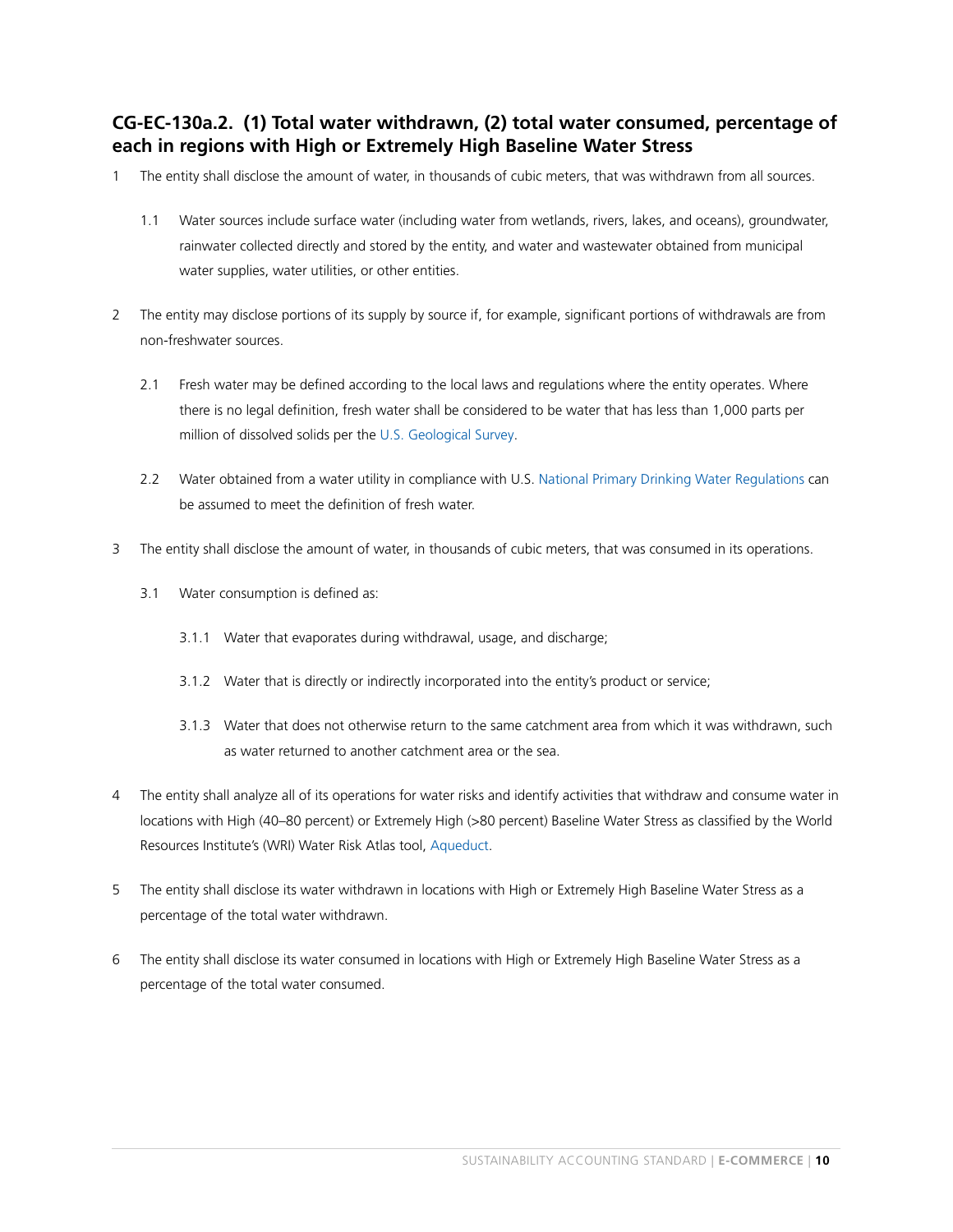#### **CG-EC-130a.3. Discussion of the integration of environmental considerations into strategic planning for data center needs**

- 1 The entity shall discuss the environmental considerations that it integrates into siting, design, construction, refurbishment, and operational specifications for its data centers, including factors related to energy and water consumption.
	- 1.1 Environmental factors may include, but are not limited to, energy-efficiency standards; layout design, such as "hot aisle/cold aisle" layouts; and location-based factors, such as accounting for regional humidity, average temperature, water availability and groundwater stress, water permits, regional- or state-level carbon legislation or pricing, and the carbon intensity of electricity from the local grid.
- 2 The scope of disclosure shall include data centers currently owned and operated by the entity, data centers that have been planned or are under construction, and outsourced data center services.
- 3 The entity shall discuss how the environmental considerations it identifies were incorporated into decisions related to its data centers that were made during the reporting period, including if they influenced decisions to insource or outsource data center services, improve efficiency of existing data centers, and/or construct new data centers.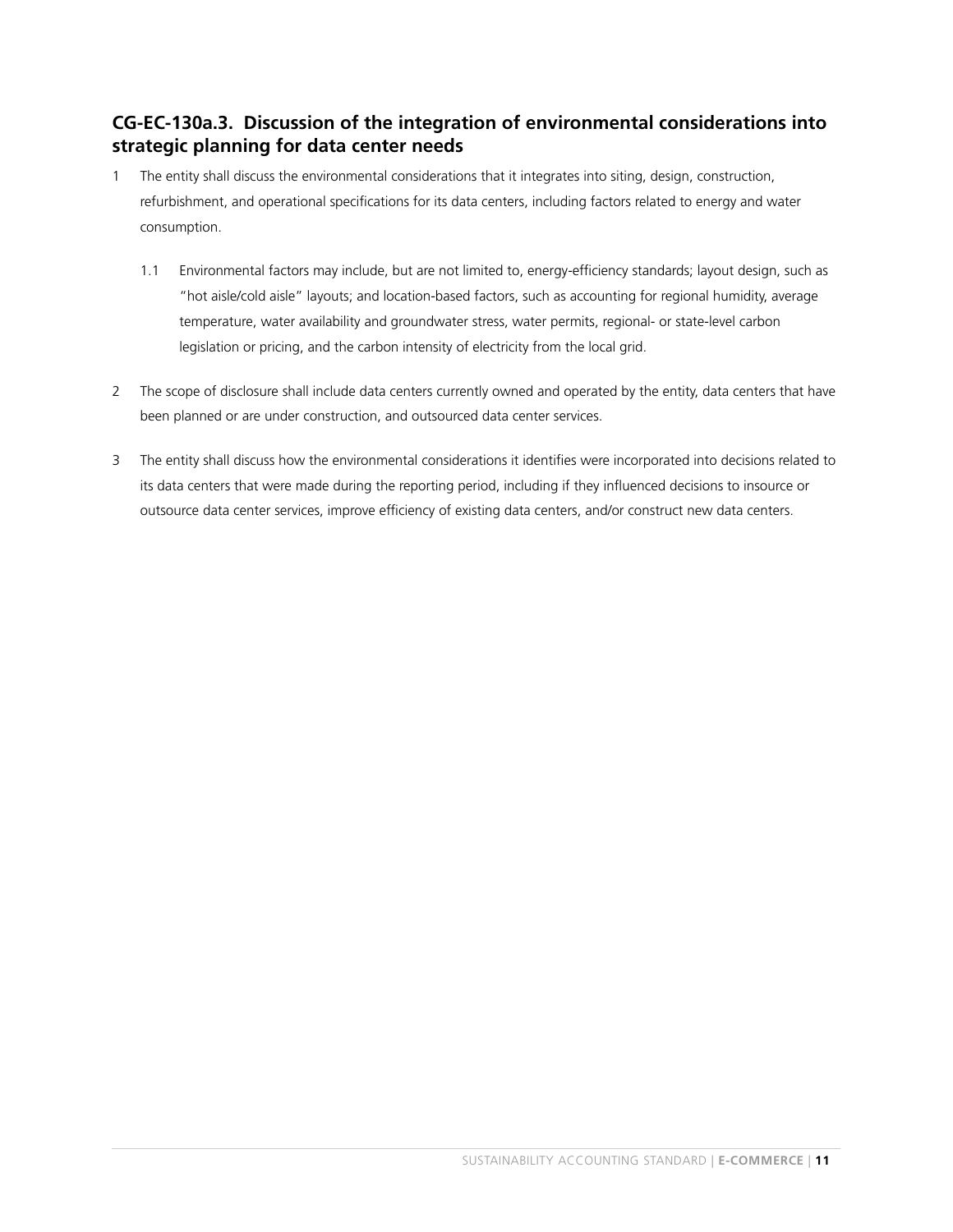## <span id="page-11-0"></span>Data Privacy & Advertising Standards

### **Topic Summary**

E-commerce companies have access to consumer information, including financial information, purchase history, and basic demographic data. Companies in this industry must carefully manage two separate and often conflicting priorities. On one hand, companies compete on their ability to leverage data to provide users with relevant services and target advertising or product recommendations based on consumers' preferences and behavior patterns. On the other hand, the fact that companies have access to a wide range of user data, such as personal, demographic, and behavioral data, raises privacy concerns among users and the public at large, and is leading to increased regulatory scrutiny from authorities in the U.S., Europe, and other jurisdictions. Failure to manage the issue can result in costs associated with regulatory oversight and reputational risks. Furthermore, effective management in this area can have financial implications through increased user confidence and loyalty, which are particularly important to maintain market share.

### **Accounting Metrics**

#### **CG-EC-220a.1. Number of users whose information is used for secondary purposes**

- 1 The entity shall disclose the number of unique users whose information is used for secondary purposes.
	- 1.1 User information includes information that pertains to a user's attributes or actions, including but not limited to, account statements, transaction records, records of communications, content of communications, demographic data, behavioral data, location data, and/or personally identifiable information (PII).
		- 1.1.1 Demographic data are defined as the quantifiable statistics that identify and distinguish a given population. Examples of demographic data include gender, age, race/ethnicity, knowledge of languages, disabilities, mobility, home ownership, and employment status.
		- 1.1.2 Behavioral data are defined as the product of tracking, measuring, and recording individual behaviors such as online browsing patterns, buying habits, brand preferences, and product usage patterns.
		- 1.1.3 Location data are defined as data describing the physical location or movement patterns of an individual, such as Global Positioning System (GPS) coordinates or other related data that would enable identifying and tracking an individual's physical location.
		- 1.1.4 PII is defined as any information about an individual that is maintained by an entity, including: (1) any information that can be used to distinguish or trace an individual's identity, such as name, Social Security Number (SSN), date and place of birth, mother's maiden name, or biometric records; and (2) any other information that is linked or linkable to an individual, such as medical, educational, financial, and employment information. This definition is derived from the U.S. Government Accountability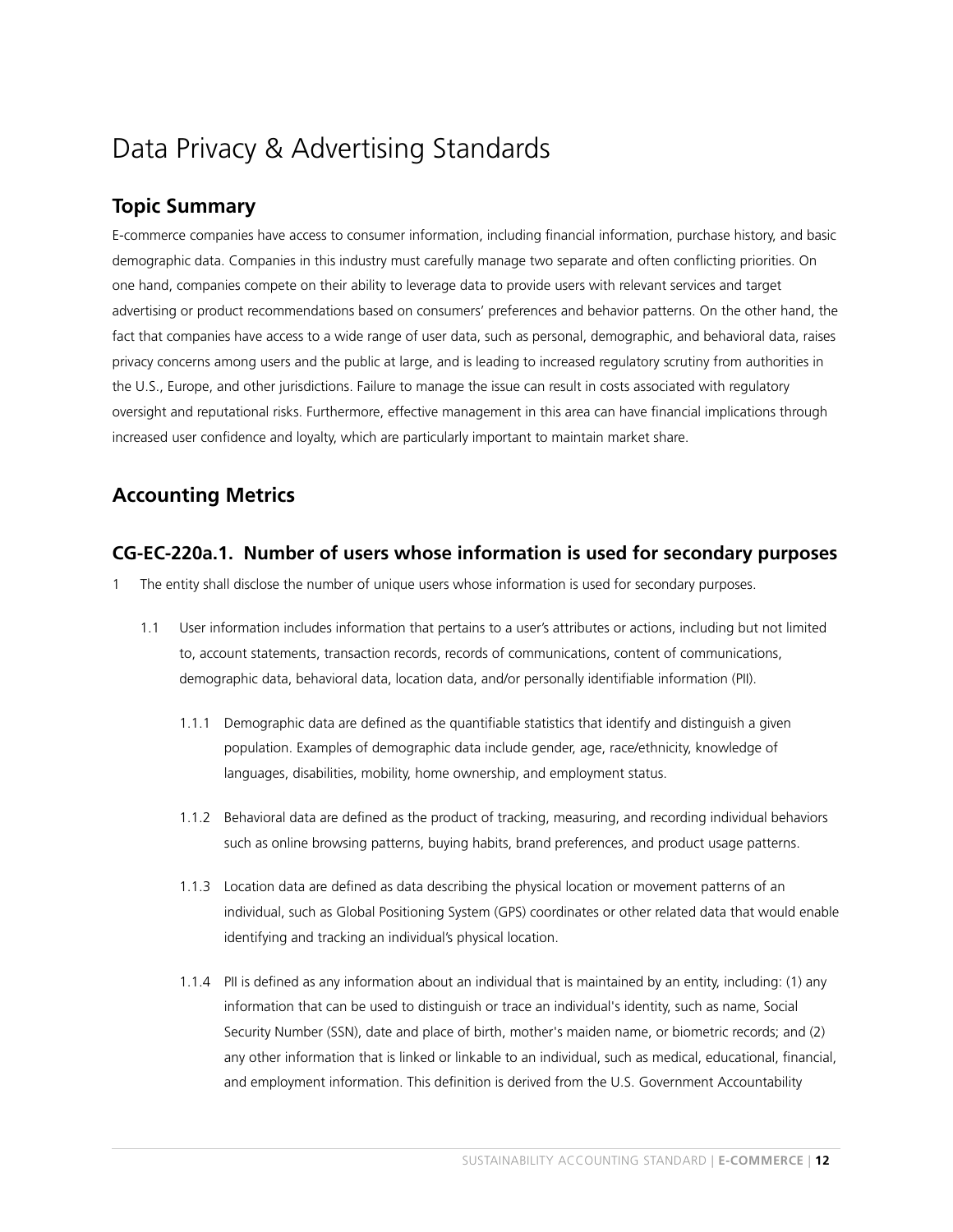Office's Report to Congressional Requesters, *[Alternatives Exist for Enhancing Protection of Personally](https://www.gao.gov/new.items/d08536.pdf)  [Identifiable Information](https://www.gao.gov/new.items/d08536.pdf)* .

- 1.2 Secondary purpose is defined as the intentional use of data by the entity (i.e., not a breach of security) that is outside the primary purpose for which the data was collected. Examples of secondary purposes include, but are not limited to, selling targeted ads, improving the entity's products or service offerings, and transferring data or information to a third-party through sale, rental, or sharing.
- 1.3 User accounts that the entity cannot verify as belonging to the same individual shall be disclosed separately.
- 2 The scope of disclosure shall include the users whose information is used by the entity itself for secondary purposes as well as the users whose information is provided to affiliates or non-affiliates to use for secondary purposes.
	- 2.1 Affiliate is defined as a third party that directly or indirectly controls, is controlled by, or is under common control with the entity.
	- 2.2 Non-affiliates are all third parties other than the entity and its affiliates.

#### **CG-EC-220a.2. Description of policies and practices relating to behavioral advertising and user privacy**

- 1 The entity shall describe the nature, scope, and implementation of its policies and practices related to user privacy, with a specific focus on how it addresses the collection, usage, and retention of user information.
	- 1.1 User information includes information that pertains to a user's attributes or actions, including but not limited to, account statements, transaction records, records of communications, content of communications, demographic data, behavioral data, location data, and/or personally identifiable information (PII).
		- 1.1.1 Demographic data are defined as the quantifiable statistics that identify and distinguish a given population. Examples of demographic data include gender, age, race/ethnicity, knowledge of languages, disabilities, mobility, home ownership, and employment status.
		- 1.1.2 Behavioral data are defined as the product of tracking, measuring, and recording individual behaviors, such as online browsing patterns, buying habits, brand preferences, and product usage patterns.
		- 1.1.3 Location data are defined as data describing the physical location or movement patterns of an individual, such as Global Positioning System (GPS) coordinates or other related data that would enable identifying and tracking an individual's physical location.
		- 1.1.4 PII is defined as any information about an individual that is maintained by an entity, including (1) any information that can be used to distinguish or trace an individual's identity, such as name, Social Security Number (SSN), date and place of birth, mother's maiden name, or biometric records; and (2) any other information that is linked or linkable to an individual, such as medical, educational, financial,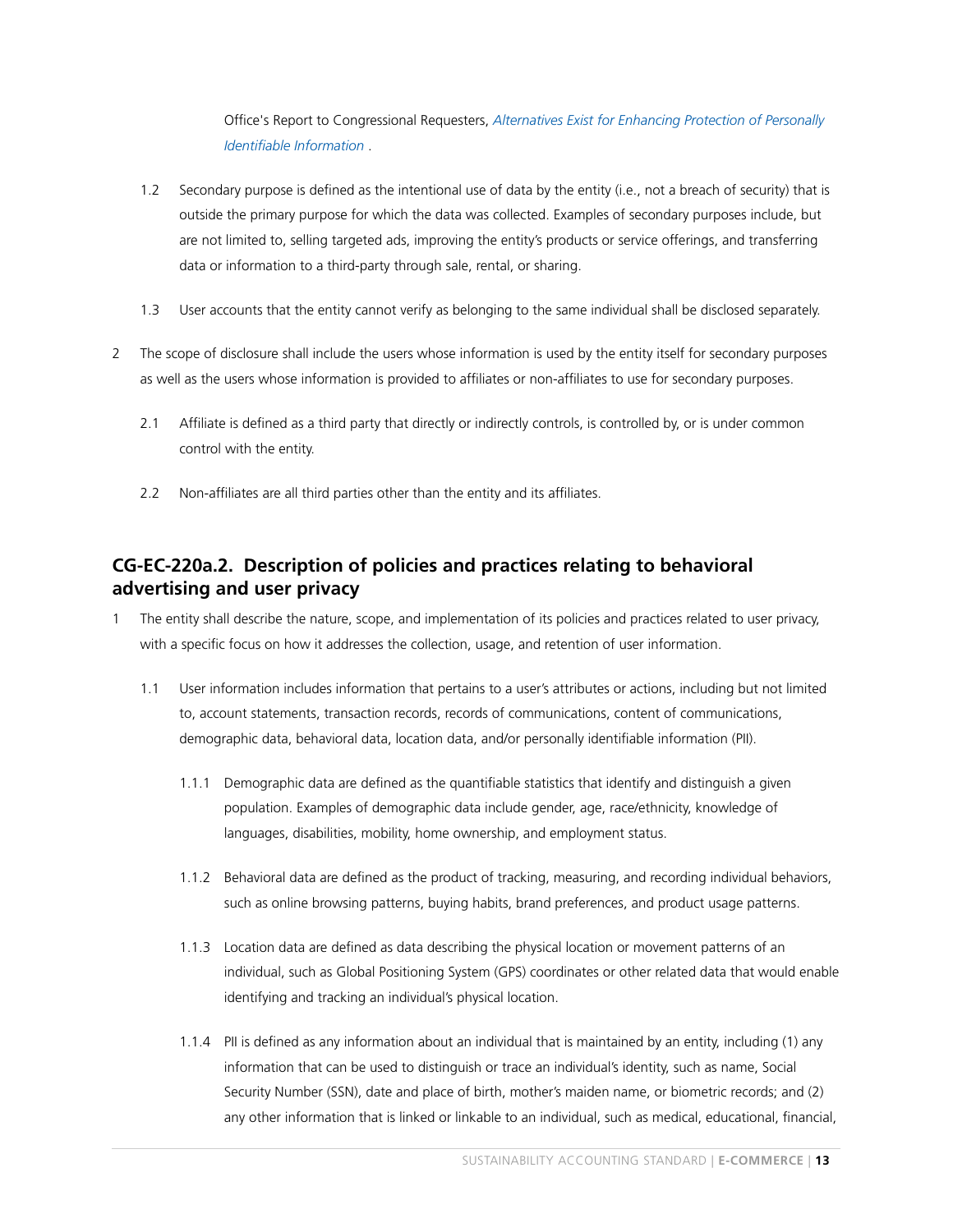and employment information. This definition is derived from the U.S. Government Accountability Office's Report to Congressional Requesters, *[Alternatives Exist for Enhancing Protection of Personally](https://www.gao.gov/new.items/d08536.pdf)  [Identifiable Information.](https://www.gao.gov/new.items/d08536.pdf)*

- 2 The entity shall describe the information "lifecycle" (i.e., collection, usage, retention, processing, disclosure, and destruction of information) and how information-handling practices at each stage may affect individuals' privacy.
	- 2.1 With respect to data collection, it may be relevant for the entity to discuss which data or types of data are collected without the consent of an individual, which require opt-in consent, and which require opt-out action from the individual.
	- 2.2 With respect to usage of data, it may be relevant for the entity to discuss which data or types of data are used by the entity internally, and under which circumstances the entity shares, sells, rents, or otherwise distributes data or information to third parties.
	- 2.3 With respect to retention, it may be relevant for the entity to discuss which data or types of data it retains, the length of time of retention, and practices used to ensure that data is stored securely.
- 3 The entity shall discuss the degree to which its policies and practices address similar issues as those outlined in the U.S. Office of Management and Budget's (OMB) ["Guidance for Implementing the Privacy Provisions of the E-](https://www.whitehouse.gov/wp-content/uploads/2017/11/203-M-03-22-OMB-Guidance-for-Implementing-the-Privacy-Provisions-of-the-E-Government-Act-of-2002-1.pdf)[Government Act of 2002 \(M-03-22\),](https://www.whitehouse.gov/wp-content/uploads/2017/11/203-M-03-22-OMB-Guidance-for-Implementing-the-Privacy-Provisions-of-the-E-Government-Act-of-2002-1.pdf)" including use of Privacy Impact Assessments (PIAs).
	- 3.1 A PIA is an analysis of how information is handled that ensures handling conforms to applicable legal, regulatory, and policy requirements regarding privacy; determines the risks and effects of collecting, maintaining, and disseminating information in identifiable form in an electronic information system; and examines and evaluates protections and alternative processes for handling information in order to mitigate potential privacy risks.
	- 3.2 As outlined by OMB M-03-22, PIAs must analyze and describe: (a) what information is to be collected, (b) why the information is being collected, (c) the intended use of the information, (d) with whom the information will be shared, (e) what opportunities individuals have to decline to provide information (i.e., where providing information is voluntary) or to consent to particular uses of the information (other than required or authorized uses), including how individuals can grant consent, and (f) how the information will be secured, among other government-specific requirements.
- 4 The entity shall discuss how its policies and practices related to privacy of user information address children's privacy, which at a minimum includes the provisions of the U.S. Children's Online Privacy Protection Act (COPPA).
- 5 The scope of disclosure includes both first- and third-party advertising.
- 6 With respect to behavioral advertising, the entity may describe how it addresses the following principles, described by the cross-industry Self-Regulatory Principles for Online Behavioral Advertising: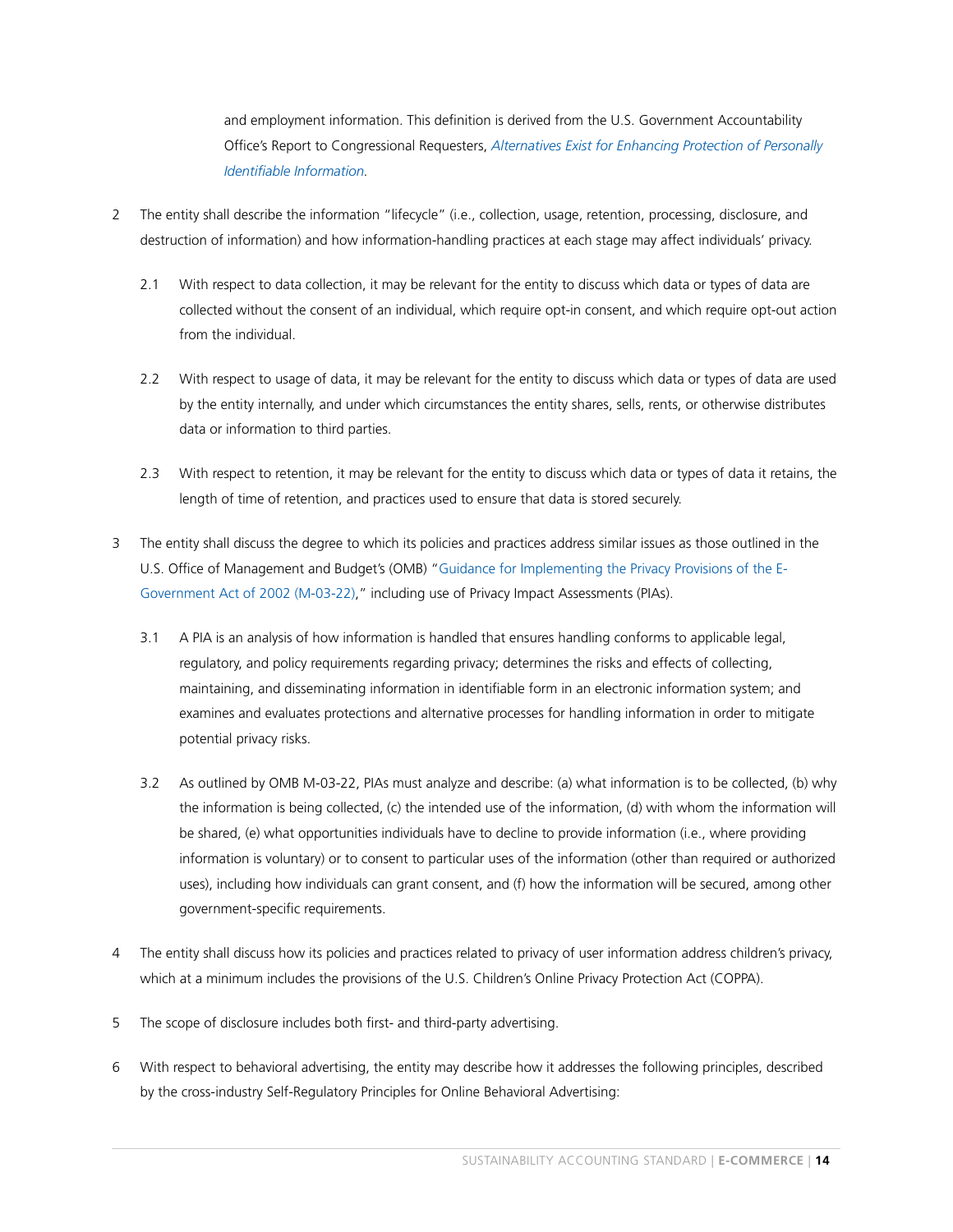- 6.1 Education participation in educational efforts for consumers about behavioral online advertising
- 6.2 Transparency clearly disclosing information about data collection and data use practices
- 6.3 Consumer control allowing users to choose whether data is collected or transferred to non-affiliates
- 6.4 Data security providing basic security provisions and having clear policies relating to retention of user information
- 6.5 Material changes obtaining consent before applying changes to policies that are less restrictive than existing ones
- 6.6 Sensitive data abiding by COPPA, and handling user data such as financial information, Social Security numbers, and medical information
- 6.7 Accountability participation in self-regulatory organizations such as the Direct Marketing Association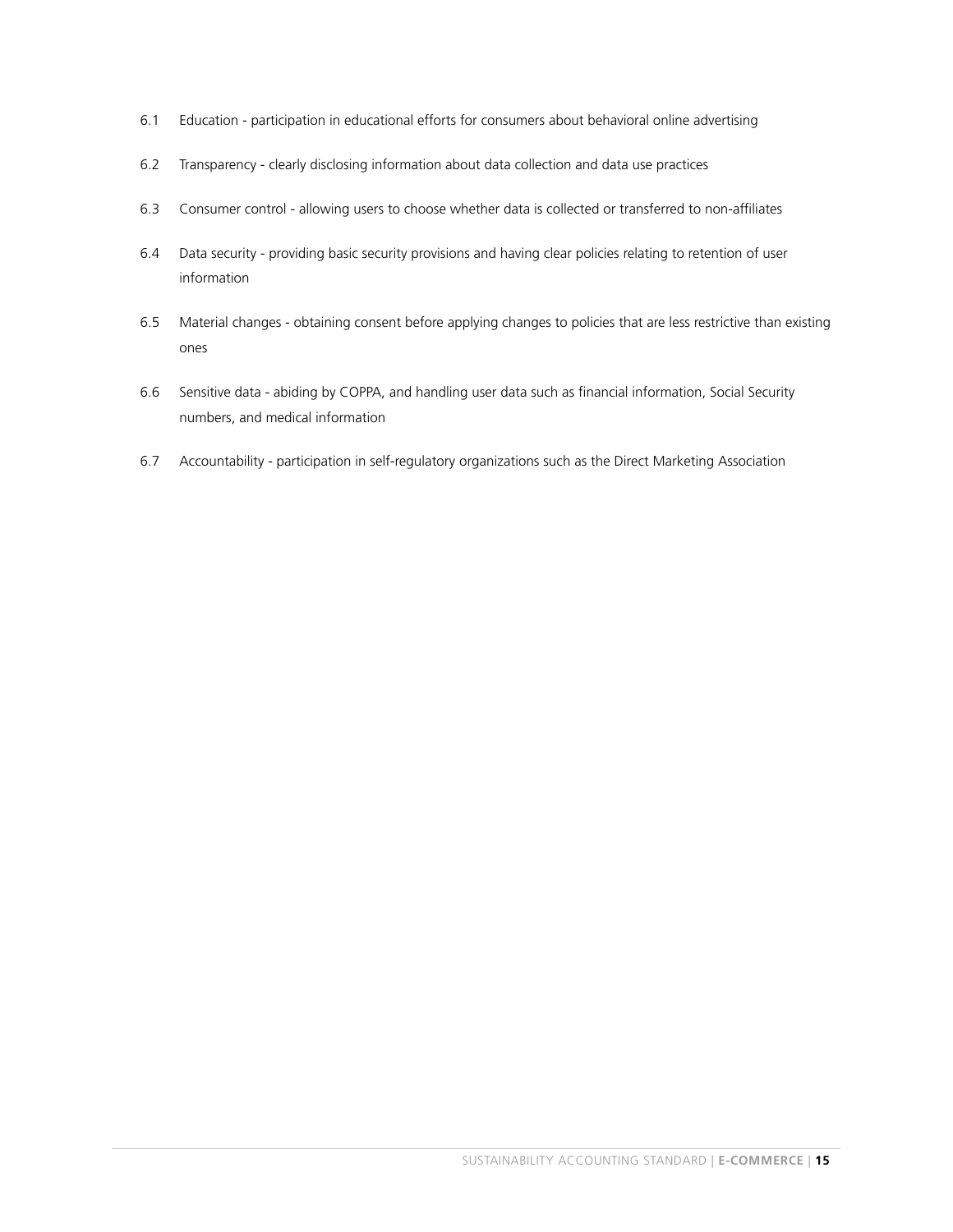## <span id="page-15-0"></span>Data Security

### **Topic Summary**

The business model of companies in the E-Commerce industry depend on a firm's ability to securely process electronic payments. As consumers become more educated about the threats of cybercrime, particularly in the wake of continued high-profile attacks, having a reputation as a secure company will become increasingly important to maintain or gain market share. There is an opportunity for the most trusted brands to position themselves favorably in the eyes of consumers and gain a significant competitive advantage. This makes user loyalty, which is highly influenced by the perception of the safety of the user's valuable financial and personal information, particularly important to maintaining market share.

### **Accounting Metrics**

#### **CG-EC-230a.1. Description of approach to identifying and addressing data security risks**

- 1 The entity shall describe its approach to identifying vulnerabilities in its information systems that pose a data security risk.
	- 1.1 Vulnerability is defined as a weakness in an information system, system security procedures, internal controls, and/or implementation that could be exploited.
	- 1.2 Data security risk is defined as any circumstance or event with the potential to adversely impact organizational operations (including mission, functions, image, or reputation), organizational assets, individuals, other organizations, or nations through an information system via unauthorized access, destruction, disclosure, modification of information, and/or denial of service.
- 2 The entity shall describe its approach to addressing data security risks and vulnerabilities it has identified, including, but not limited to, operational procedures, management processes, structure of products, selection of business partners, employee training, and use of technology.
- 3 The entity may discuss trends it has observed in type, frequency, and origination of attacks to its data security and information systems.
- 4 The entity may describe the degree to which its approach is aligned with an external standard or framework and/or legal or regulatory framework for managing data security, such as:
	- 4.1 ISO/IEC 27001:2013—Information technology—Security techniques—Information security management systems—Requirements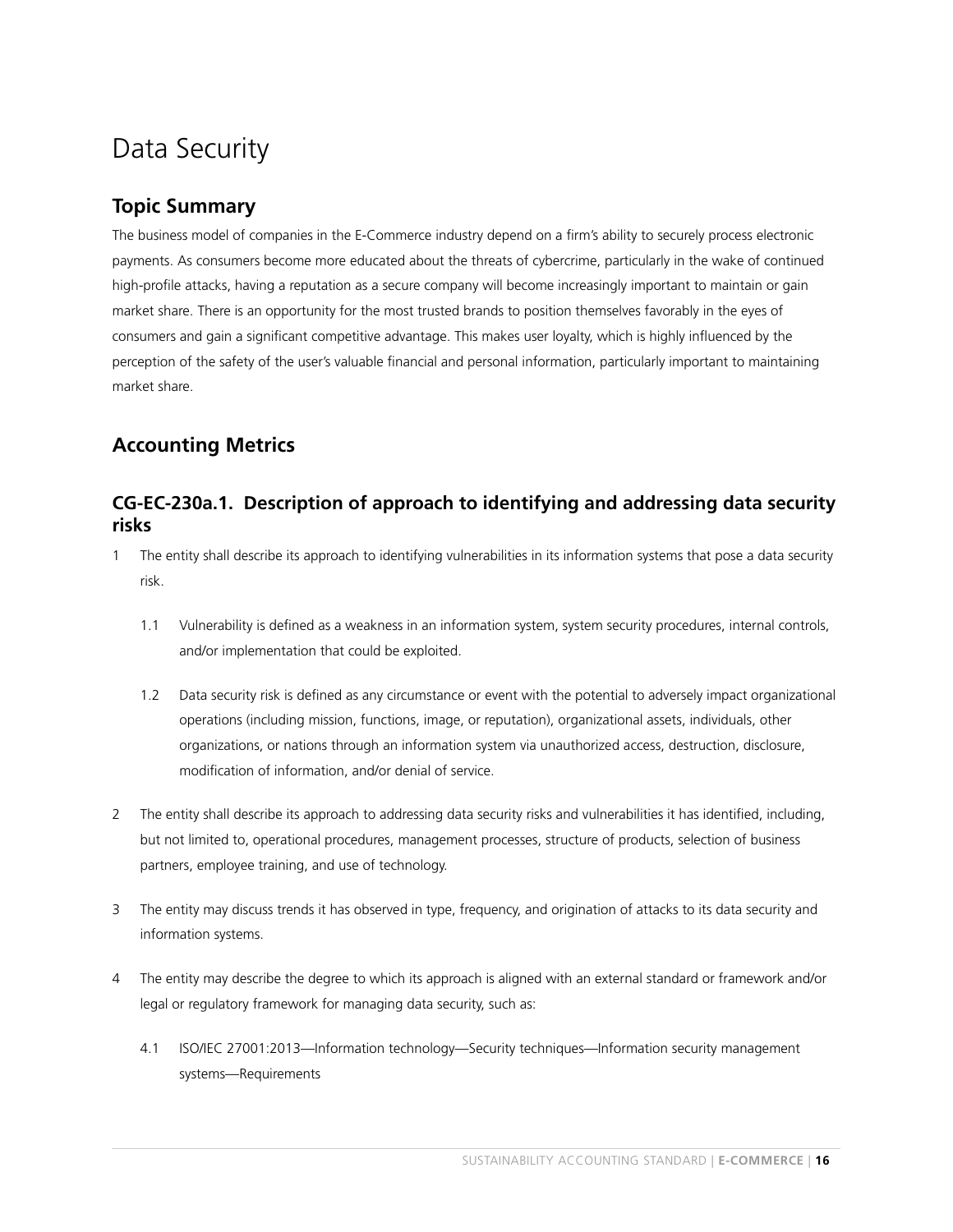- 4.2 *[Framework for Improving Critical Infrastructure Cybersecurity, Version 1.1](https://nvlpubs.nist.gov/nistpubs/CSWP/NIST.CSWP.04162018.pdf)* , April 16, 2018, National Institute of Standards and Technology (NIST)
- 5 The U.S. SEC's [Commission Statement and Guidance on Public Company Cybersecurity Disclosures](https://www.sec.gov/rules/interp/2018/33-10459.pdf) may provide further guidance on disclosures on the entity's approach to addressing data security risks and vulnerabilities.
- 6 All disclosure shall be sufficient such that it is specific to the risks the entity faces but disclosure itself would not compromise the entity's ability to maintain data privacy and security.

#### **CG-EC-230a.2. (1) Number of data breaches, (2) percentage involving personally identifiable information (PII), (3) number of users affected**

- 1 The entity shall calculate and disclose (1) the total number of data breaches identified during the reporting period.
	- 1.1 Data breach is defined as the unauthorized movement or disclosure of sensitive information to a party, usually outside the organization, that is not authorized to have or see the information. This definition is derived from the U.S. [National Initiative for Cybersecurity Careers and Studies \(NICCS\) glossary.](https://niccs.us-cert.gov/glossary)
	- 1.2 The scope of disclosure is limited to data breaches that resulted in a deviation from the entity's expected outcomes for confidentiality and/or integrity.
- 2 The entity shall disclose (2) the percentage of data breaches in which personally identifiable information (PII) was subject to the data breach.
	- 2.1 PII is defined as any information about an individual that is maintained by an entity, including: (1) any information that can be used to distinguish or trace an individual's identity, such as name, Social Security Number (SSN), date and place of birth, mother's maiden name, or biometric records; and (2) any other information that is linked or linkable to an individual, such as medical, educational, financial, and employment information. This definition is derived from the U.S. Government Accountability Office's Report to Congressional Requesters, *[Alternatives Exist for Enhancing Protection of Personally Identifiable Information](https://www.gao.gov/new.items/d08536.pdf)* .
	- 2.2 The scope of disclosure shall include incidents in which encrypted data were acquired with an encryption key that was also acquired, as well as if there is a reasonable belief that encrypted data could be readily converted to plaintext.
		- 2.2.1 Encryption is defined as the process of transforming plaintext into ciphertext. This definition is derived from the [NICCS glossary.](https://niccs.us-cert.gov/glossary)
	- 2.3 The scope of disclosure is limited to breaches in which users were notified of the breach, either as required by law or voluntarily by the entity.
- 3 The entity shall disclose (3) the total number of unique users who were affected by data breaches, which includes all those whose personal data was compromised in a data breach.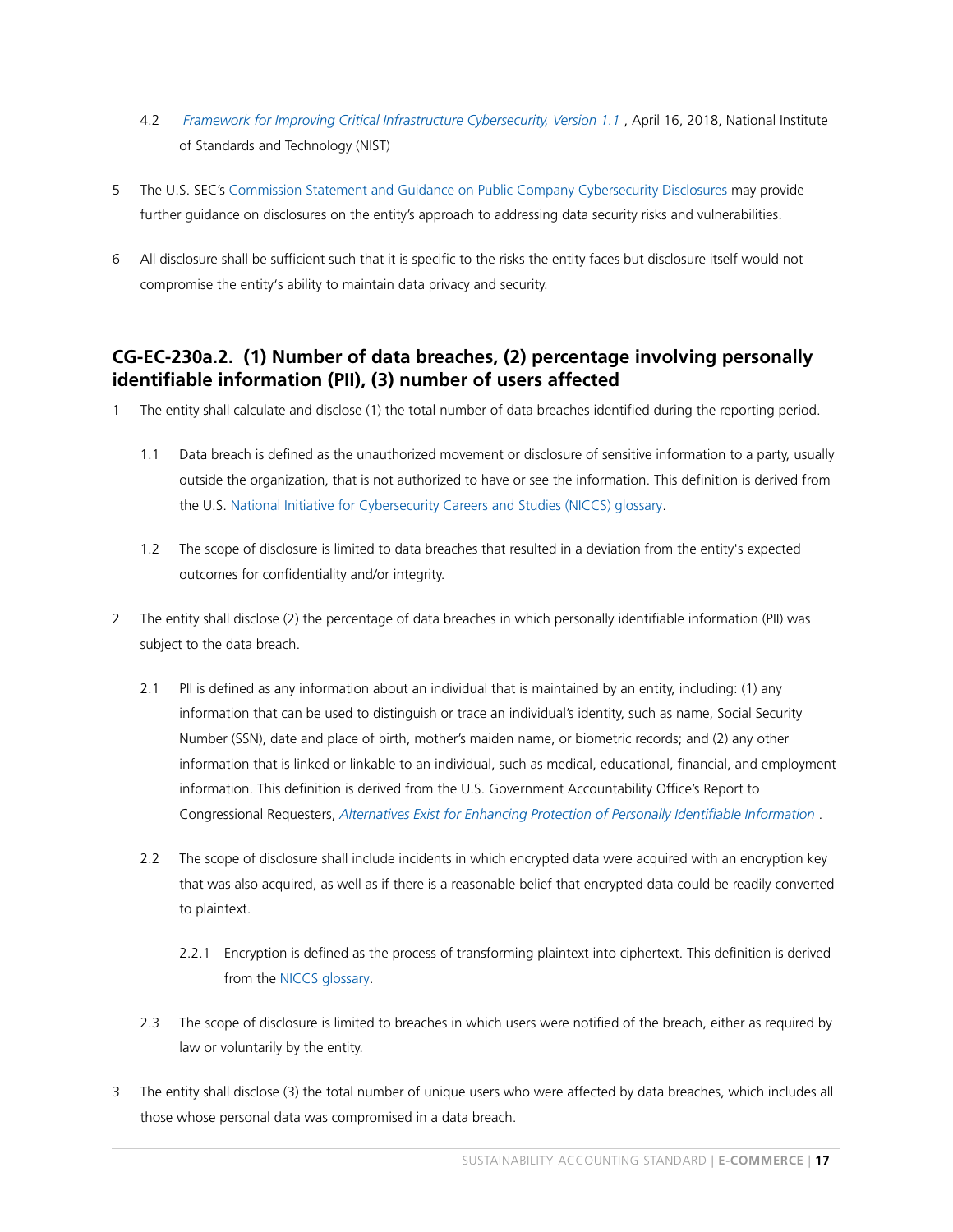- 3.1 Accounts that the entity cannot verify as belonging to the same user shall be disclosed separately.
- 4 The entity may delay disclosure if a law enforcement agency has determined that notification impedes a criminal investigation or until the law enforcement agency determines that such notification does not compromise the investigation.

#### Note to **CG-EC-230a.2**

- 1 The entity shall describe the corrective actions taken in response to data breaches, such as changes in operations, management, processes, products, business partners, training, or technology.
	- 1.1 The U.S. SEC's [Commission Statement and Guidance on Public Company Cybersecurity Disclosures](https://www.sec.gov/rules/interp/2018/33-10459.pdf) may provide further guidance on disclosures on the corrective actions taken in response to data breaches.
- 2 All disclosure shall be sufficient such that it is specific to the risks the entity faces, but disclosure itself will not compromise the entity's ability to maintain data privacy and security.
- 3 The entity may disclose its policy for disclosing data breaches to affected users in a timely manner.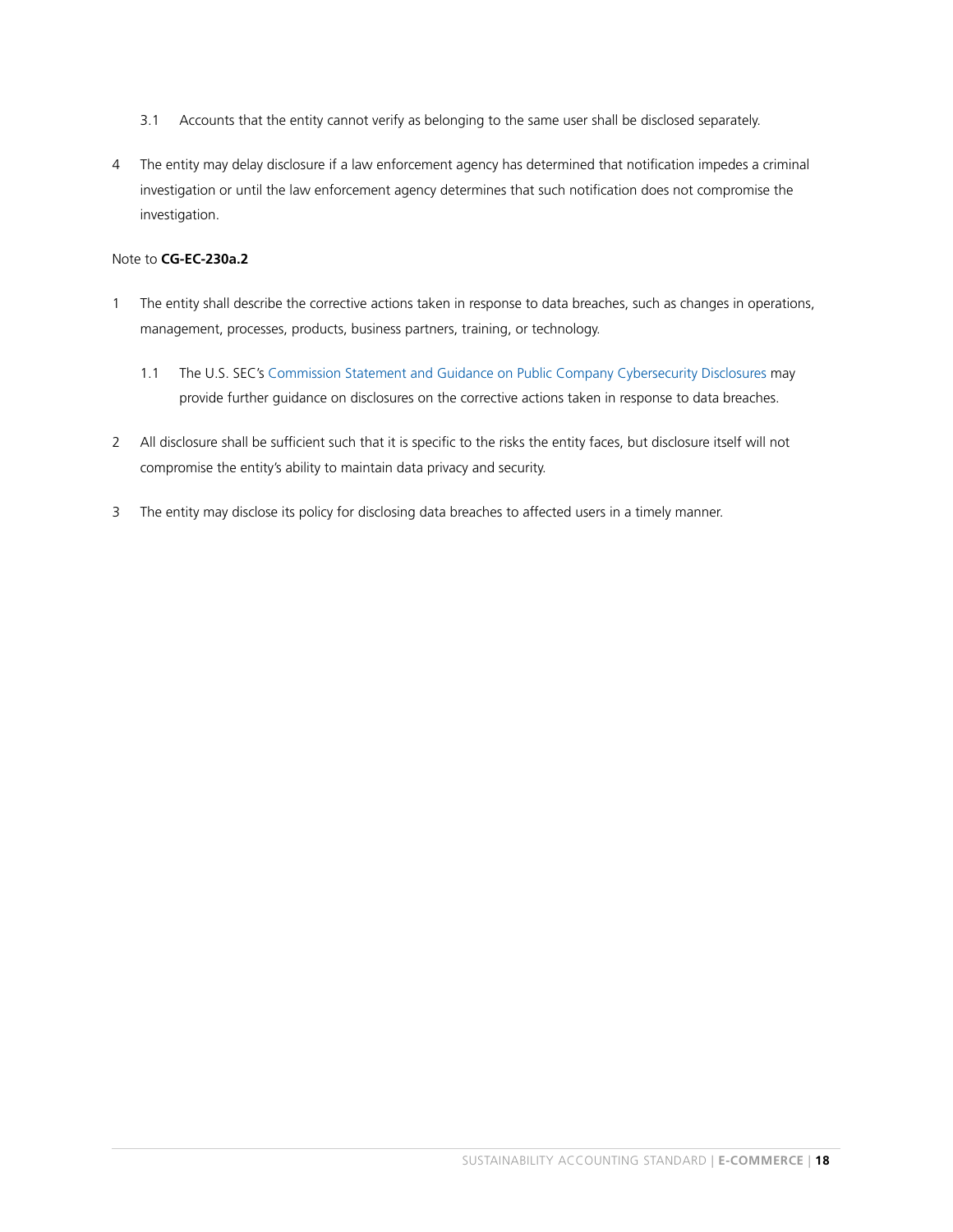## <span id="page-18-0"></span>Employee Recruitment, Inclusion & Performance

### **Topic Summary**

Employees are key contributors to value creation in the E-Commerce industry. While the number of job openings in the industry continues to grow, companies are finding it difficult to recruit qualified employees to fill these positions. In key markets, a shortage of technically skilled domestic workers has created intense competition to acquire such employees, contributing to high turnover rates. This competition for talent and the search for innovation opportunities presents several interrelated sustainability challenges regarding human capital that companies must manage. Hiring foreign nationals to compensate for shortages in local talent can create risks related to perceived social implications in the host and home countries of workers. Companies offer significant monetary and nonmonetary benefits to improve employee engagement and, therefore, retention and productivity. Initiatives to improve employee engagement and work-life balance might influence the recruitment and retention of a diverse workforce. As the industry is characterized by relatively low representation from women and minority groups, efforts to recruit from and develop diverse talent pools can serve to address the talent shortage and generally to improve the value of company offerings. Greater workforce diversity is important for innovation, and it helps companies understand the needs of their diverse and global customer base.

### **Accounting Metrics**

#### **CG-EC-330a.1. Employee engagement as a percentage**

- 1 The entity shall disclose employee engagement as a percentage.
	- 1.1 Employee engagement levels include, but are not limited to:
		- 1.1.1 Actively engaged
		- 1.1.2 Not engaged
		- 1.1.3 Passive
		- 1.1.4 Actively disengaged
	- 1.2 If employee engagement is measured as an index (e.g., strength of employee agreement with a survey statement), the entity shall convert the index into a percentage for this disclosure.
- 2 The percentage shall be calculated as the number of employees who are actively engaged divided by the total number of employees who completed the survey.
	- 2.1 The percentage shall be calculated based on the results of an employee engagement survey or research study conducted by the entity, by an external party contracted by the entity to perform such a study, or by an independent third party.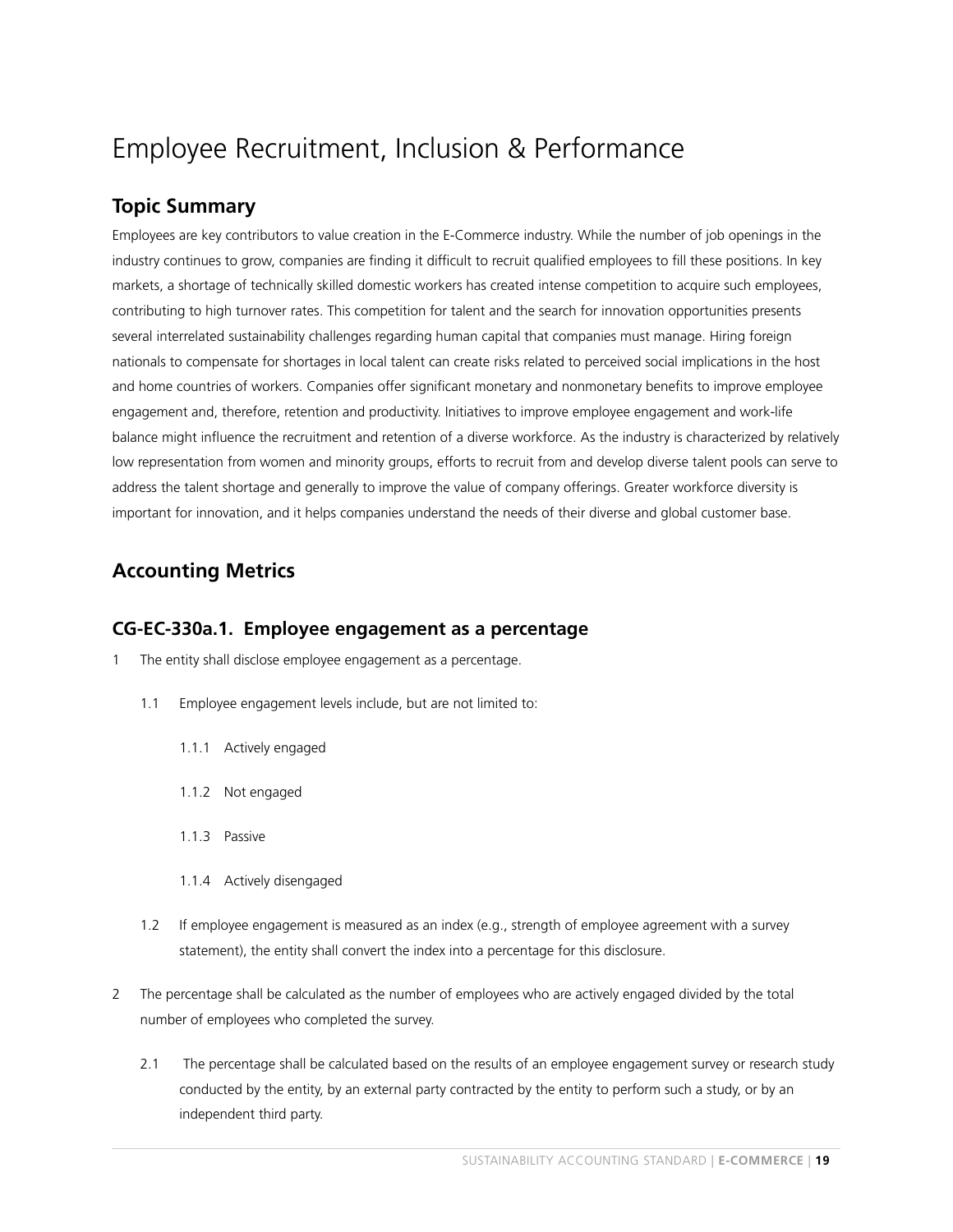#### Note to **CG-EC-330a.1**

- The entity shall briefly describe:
	- 1.1 The source of its survey (e.g., third-party survey or entity's own)
	- 1.2 The methodology used to calculate the percentage
	- 1.3 A summary of questions or statements included in the survey or study (e.g., those related to goal setting, support to achieve goals, training and development, work processes, and commitment to the organization)
- 2 When the survey methodology has changed compared to previous reporting years, the entity shall indicate results based on both the old and new methods for the year in which the change is made.
- 3 If results are limited to a subset of employees, the entity shall include the percentage of employees included in the study or survey and the representativeness of the sample.
- 4 The entity may disclose results of other survey findings, such as the percentage of employees who are: proud of their work/where they work, inspired by their work/co-workers, and aligned with corporate strategy and goals.

#### **CG-EC-330a.2. (1) Voluntary and (2) involuntary turnover rate for all employees**

- 1 The entity shall disclose employee turnover as a percentage.
	- 1.1 Turnover shall be calculated and disclosed separately for voluntary and involuntary departures.
- 2 The entity shall calculate the voluntary turnover rate as the number of employee-initiated voluntary separations (such as resignations or retirement) during the reporting period divided by the total number of employees during the reporting period.
- 3 The entity shall calculate the involuntary turnover rate as the total number of entity-initiated separations (such as dismissal, downsizing, redundancy, or non-renewal of contract) during the reporting period divided by the total number of employees during the reporting period.

#### **CG-EC-330a.3. Percentage of gender and racial/ethnic group representation for (1) management, (2) technical staff, and (3) all other employees**

- 1 The entity shall disclose gender representation for all employees and racial/ethnic group representation for its U.S. employees by employee category.
	- 1.1 The following employee categories shall be used: (1) management, (2) technical staff, and (3) all other employees.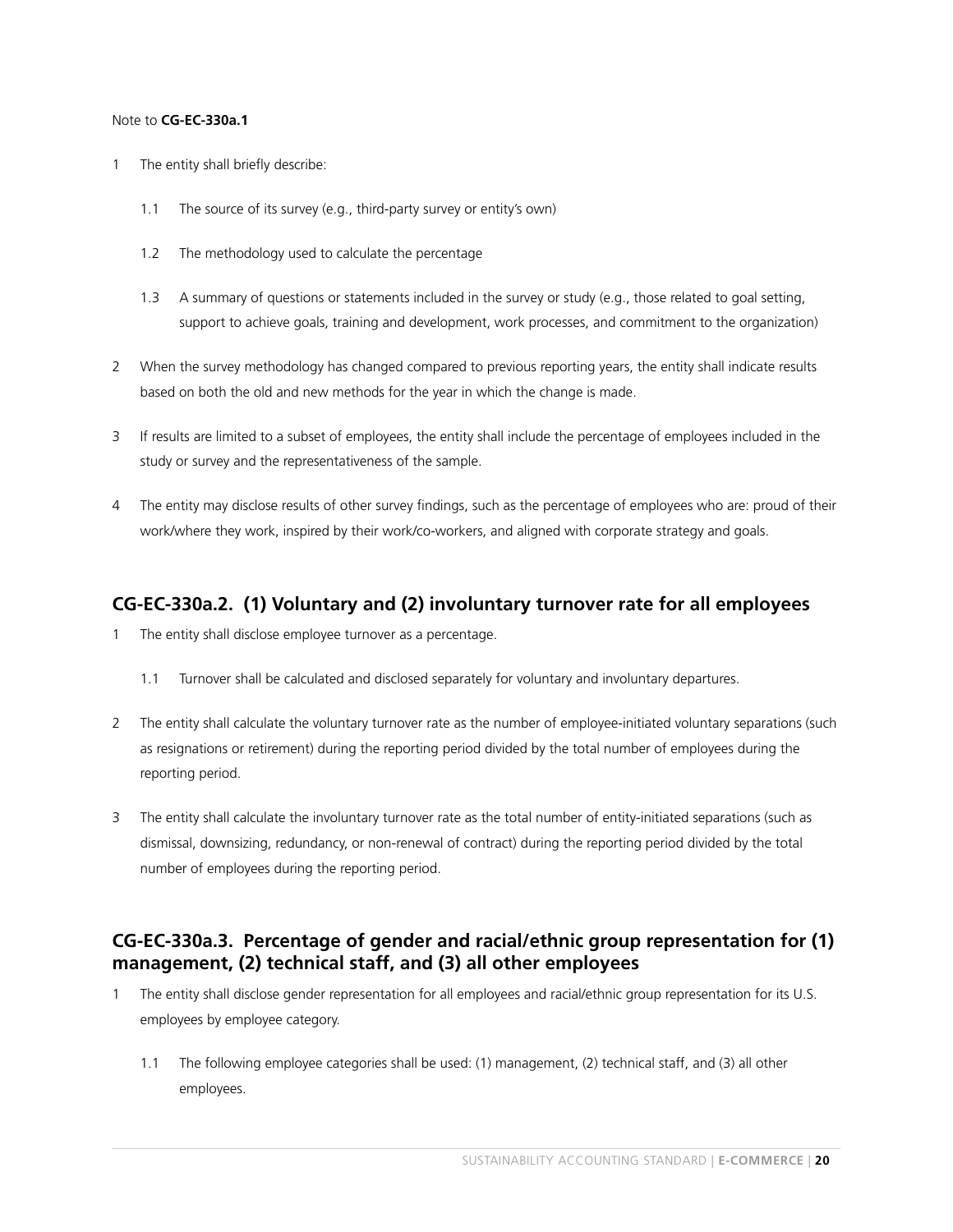- 2 Gender and racial/ethnic group representation shall be disclosed in percentages, where the percentage shall be calculated as the number of employees in each gender or racial/ethnic group in each employee category divided by the total number of employees in the respective employee category.
- 3 For U.S. employees, the entity shall categorize the employees in accordance with the Equal Employment Opportunity Commission's Employer Information EEO-1 report (EEO-1 Survey) [Instruction Booklet,](https://www.eeoc.gov/employers/eeo1survey/2007instructions.cfm) where each employee category for disclosure is defined by corresponding job categories and descriptions in the Instruction Booklet.
	- 3.1 Management includes the following:
		- 3.1.1 Executive/Senior Level Officials and Managers: individuals who plan, direct and formulate policies, set strategy and provide the overall direction of enterprises/organizations for the development and delivery of products or services, within the parameters approved by boards of directors or other governing bodies. Residing in the highest levels of organizations, these executives plan, direct or coordinate activities with the support of subordinate executives and staff managers. They include, in larger organizations, those individuals within two reporting levels of the CEO, whose responsibilities require frequent interaction with the CEO. Examples of these kinds of managers are: chief executive officers, chief operating officers, chief financial officers, line of business heads, presidents or executive vice presidents of functional areas or operating groups, chief information officers, chief human resources officers, chief marketing officers, chief legal officers, management directors and managing partners.
		- 3.1.2 Non-executive management includes First/Mid Level Officials and Managers: individuals who serve as managers, other than those who serve as Executive/Senior Level Officials and Managers, including those who oversee and direct the delivery of products, services or functions at group, regional or divisional levels of organizations. These managers receive directions from the Executive/Senior Level management and typically lead major business units. They implement policies, programs and directives of executive/senior management through subordinate managers and within the parameters set by Executive/Senior Level management. Examples of these kinds of managers are vice presidents and directors, group, regional or divisional controllers; treasurers; human resources, information systems, marketing, and operations managers. The First/Mid Level Officials and Managers subcategory also includes those who report directly to middle managers. These individuals serve at functional, line-ofbusiness-segment or branch levels and are responsible for directing and executing the day-to-day operational objectives of enterprises/organizations, conveying the directions of higher level officials and managers to subordinate personnel and, in some instances, directly supervising the activities of exempt and nonexempt personnel. The [EEO-1 Job Classification Guide](https://www.eeoc.gov/employers/eeo1survey/jobclassguide.cfm) provides examples of job titles in this category.
	- 3.2 Technical staff includes employees categorized in the 15-0000 group (Computer and Mathematical Occupations) or 17-0000 group (Architecture and Engineering Occupations) of the U.S. Bureau of Labor Statistics' [2018 Standard Occupational Classification System.](https://www.bls.gov/soc/2018/major_groups.htm)
	- 3.3 All other employees includes those employees who are not classified as management or technical staff.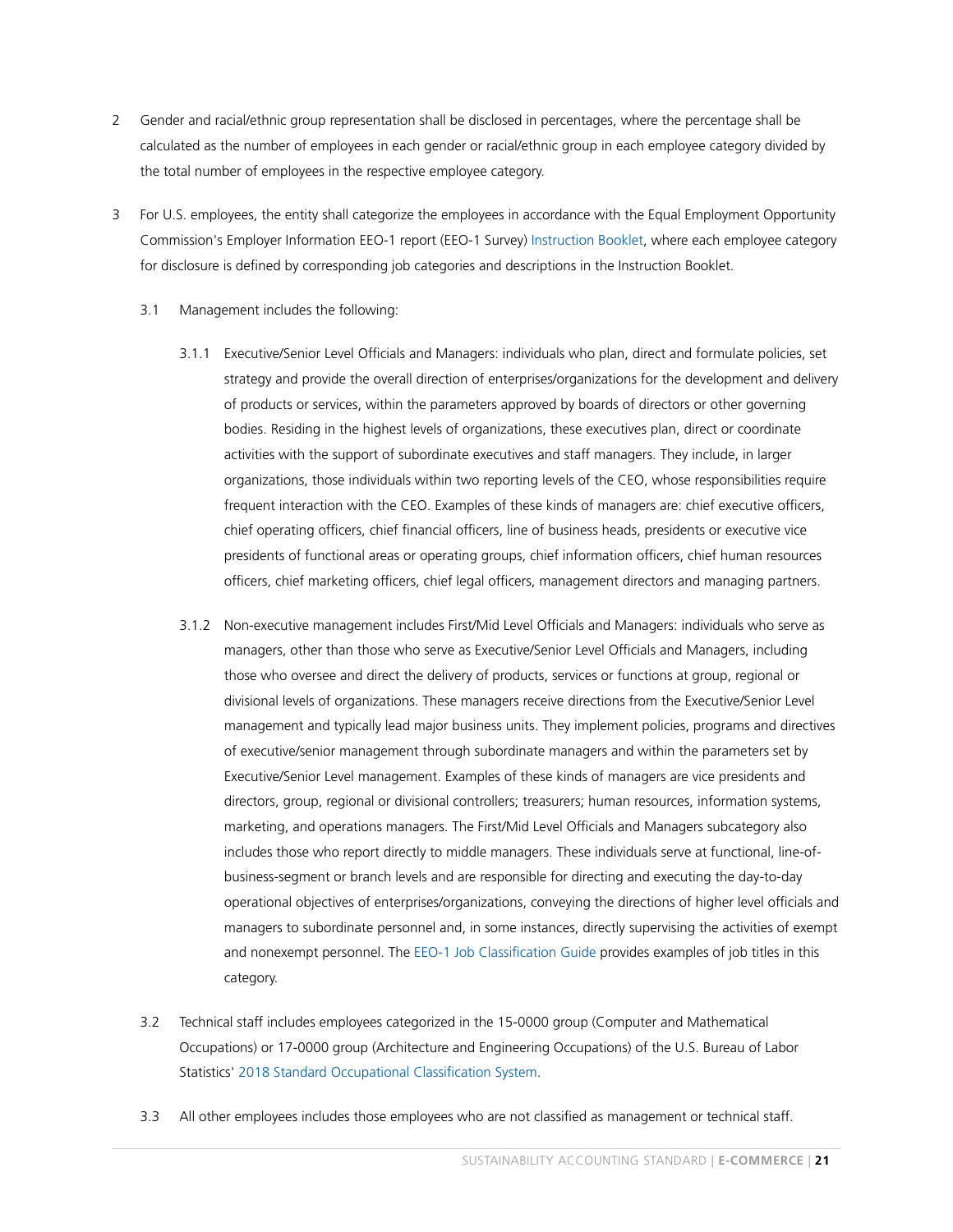- 4 For non-U.S. employees, the entity shall categorize the employees in a manner generally consistent with the definitions provided above, though in accordance with, and further facilitated by, any applicable local regulations, guidance, or generally accepted definitions.
- 5 The entity shall categorize the gender of its employees as female, male, or not disclosed/available.
- 6 The entity shall categorize the racial/ethnic group of its U.S. employees in accordance with the EEO-1 Survey Instruction Booklet and use the following categories: Asian, Black or African American, Hispanic or Latino, White, Other (which includes Native American or Alaska Native, Native Hawaiian or Pacific Islander, and "Two or More Races" classifications), or not disclosed/available.
- 7 The entity may provide supplemental disclosures on gender and/or racial/ethnic group representation by country or region.
- 8 The entity may provide supplemental contextual disclosures on factors that significantly influence gender and/or racial/ethnic group representation, such as the country or region where employees are located.
- 9 The entity may disclose gender and/or racial/ethnic group representation by employee category in the following table formats:

#### *Table 3. Gender Representation of Global Employees (%)*

|                        | <b>FEMALE</b> | <b>MALE</b> | $N/A$ * * |
|------------------------|---------------|-------------|-----------|
| Management             |               |             |           |
| <b>Technical Staff</b> |               |             |           |
| All Other Employees    |               |             |           |

<span id="page-21-2"></span>\* N/A = not available or not disclosed

#### *Table 4. Racial/Ethnic Group Representation of U.S. Employees (%)*

|                        | <b>ASIAN</b> | <b>BLACK OR</b><br><b>AFRICAN</b><br><b>AMERICAN</b> | <b>HISPANIC OR</b><br><b>LATINO</b> | <b>WHITE</b> | <b>OTHER*</b> ^ | $N/A**$ |
|------------------------|--------------|------------------------------------------------------|-------------------------------------|--------------|-----------------|---------|
| Management             |              |                                                      |                                     |              |                 |         |
| <b>Technical Staff</b> |              |                                                      |                                     |              |                 |         |
| All Other Employees    |              |                                                      |                                     |              |                 |         |

<span id="page-21-1"></span>^ Other includes the classifications: Native American or Alaska Native, Native Hawaiian or Pacific Islander, and "Two or More Races"

<span id="page-21-0"></span>\* N/A\*\* = not available or not disclosed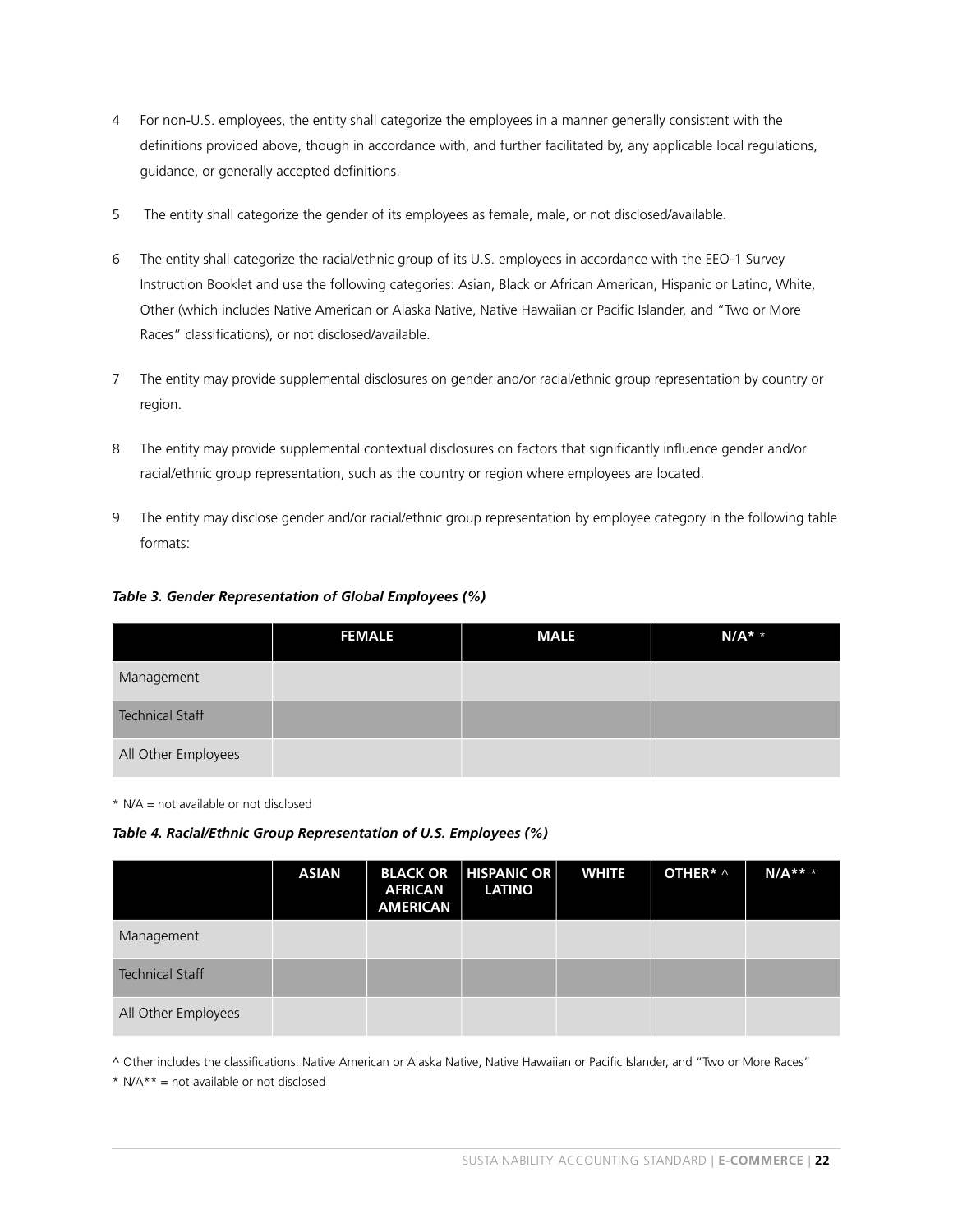#### Note to **CG-EC-330a.3**

- 1 The entity shall describe its policies and programs for fostering equitable employee representation across its global operations.
	- 1.1 Relevant policies may include maintaining transparency of hiring, promotion, and wage practices, ensuring equal employment opportunity, developing and disseminating diversity policies, and ensuring management accountability for equitable representation.
	- 1.2 Relevant programs may include trainings on diversity, mentorship and sponsorship programs, partnership with employee resource and advisory groups, and provision of flexible work schedules to accommodate the varying needs of employees.
	- 1.3 Relevant aspects of employee representation include, at a minimum, gender and race/ethnicity. The entity may disclose on other aspects of its workforce, such as, age, physical abilities/qualities, sexual orientation, and religious beliefs, as relevant to local jurisdiction.

#### **CG-EC-330a.4. Percentage of technical employees who are H-1B visa holders**

- 1 The entity shall disclose the percentage of its technical employees that held valid H-1B visas as of the close of the reporting period.
	- 1.1 Technical staff includes employees categorized in the 15-0000 group (Computer and Mathematical Occupations) or 17-0000 group (Architecture and Engineering Occupations) of the Standard Occupation Classification (SOC) system from U.S. Bureau of Labor Statistics (BLS).
	- 1.2 The percentage shall be calculated as the number of technical employees with valid H-1B visas divided by the total number of technical employees.
	- 1.3 The scope of employees includes those directly employed by the entity and excludes contractors and outsourced employees.
	- 1.4 The scope of employees includes both full- and part-time employees.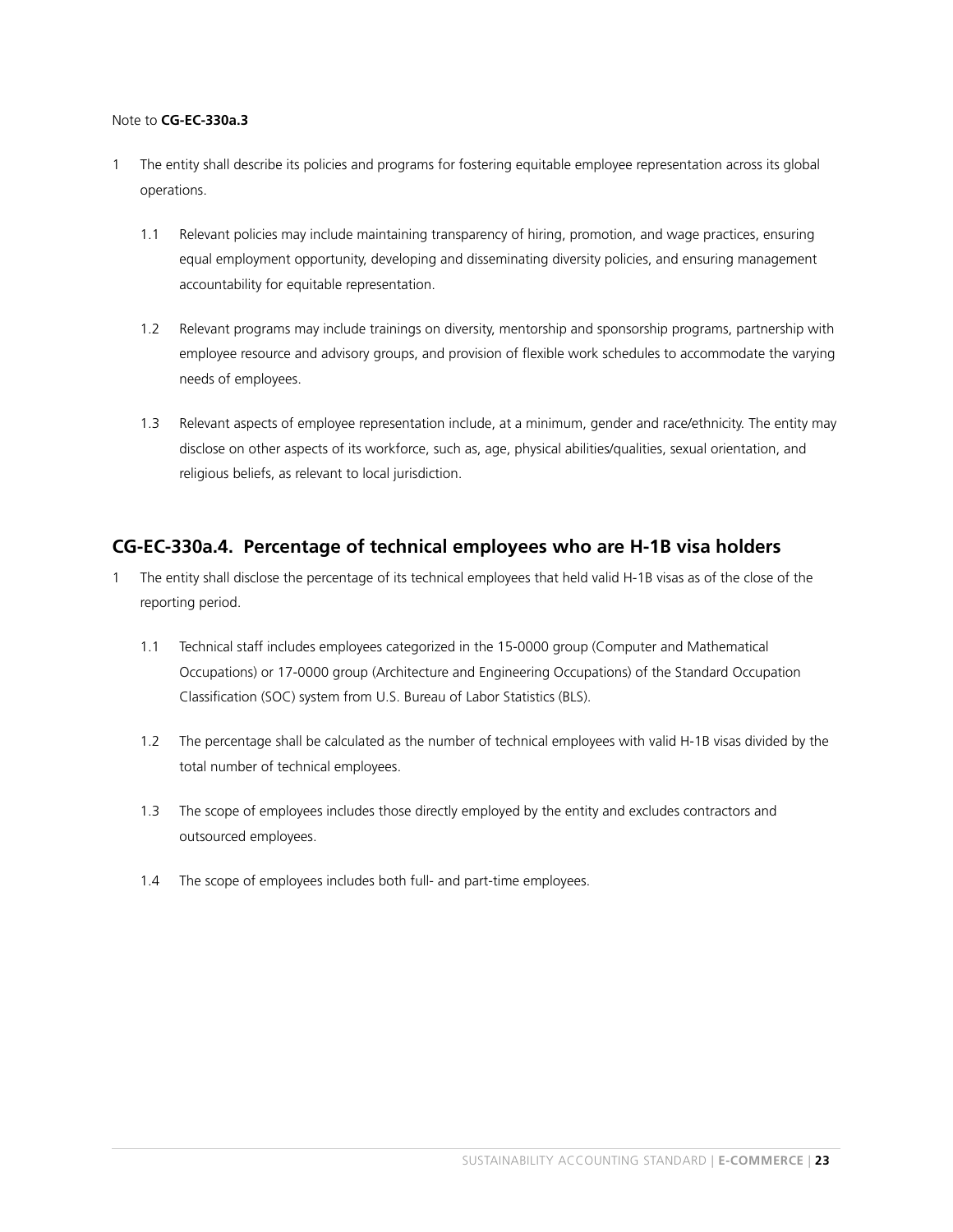## <span id="page-23-0"></span>Product Packaging & Distribution

### **Topic Summary**

A significant part of the E-Commerce industry's added value comes from firms' ability to move a wide array of goods efficiently to consumers who would otherwise have to personally travel to collect the goods from brick-and-mortar stores. As the volume of packaging shipments increases, the industry may become more exposed to environmental externalities, such as carbon pricing and subsequent rising fuel costs that present risks associated with the shipping of products. While firms that outsource shipping and logistics have less control over the specific processes of shipping operations, they can still select suppliers with more energy-efficient business practices. As this is a highly competitive and low-margin industry, the ability to shave off shipping costs through fuel reduction and more efficient routing can allow firms to pass those savings on to their customers. Additionally, e-commerce firms have an incentive to minimize the use of packaging. Efficient packaging can lead to cost savings from reducing the amount of material that needs to be purchased, as well as saving on logistics costs, as more products can fit into a single shipping load.

## **Accounting Metrics**

#### **CG-EC-410a.1. Total greenhouse gas (GHG) footprint of product shipments**

- 1 The entity shall disclose the complete tank-to-wheels greenhouse gas (GHG) footprint, in metric tons of  $CO<sub>2</sub>$ -e, associated with outbound shipment of the entity's products.
	- 1.1 Tank-to-wheels emissions relate to vehicle processes and exclude upstream emissions associated with primary energy production (i.e., well-to-tank emissions).
	- 1.2 The entity shall calculate its disclosure according to EN 16258:2012, Methodology for calculation and declaration of energy consumption and GHG emissions of transport services (freight and passengers).
		- 1.2.1 Calculations shall be consistent with the methodology used to calculate the "tank-to-wheels GHG emissions (Gt)" result that is described in EN 16258:2012.
		- 1.2.2 Determination of transportation system scope, boundaries, and any necessary allocations shall be consistent with the methodology described in EN 16258:2012.
- 2 The scope of disclosure includes emissions from all freight transportation and logistics activities associated with outbound shipment of the entity's products, including those from contract carriers and outsourced freight forwarding services and logistics providers (Scope 3) as well as those from the entity's own assets (Scope 1).
- 3 The scope of disclosure includes emissions from all modes of transportation, such as road freight, air freight, barge transport, marine transport, and rail transport.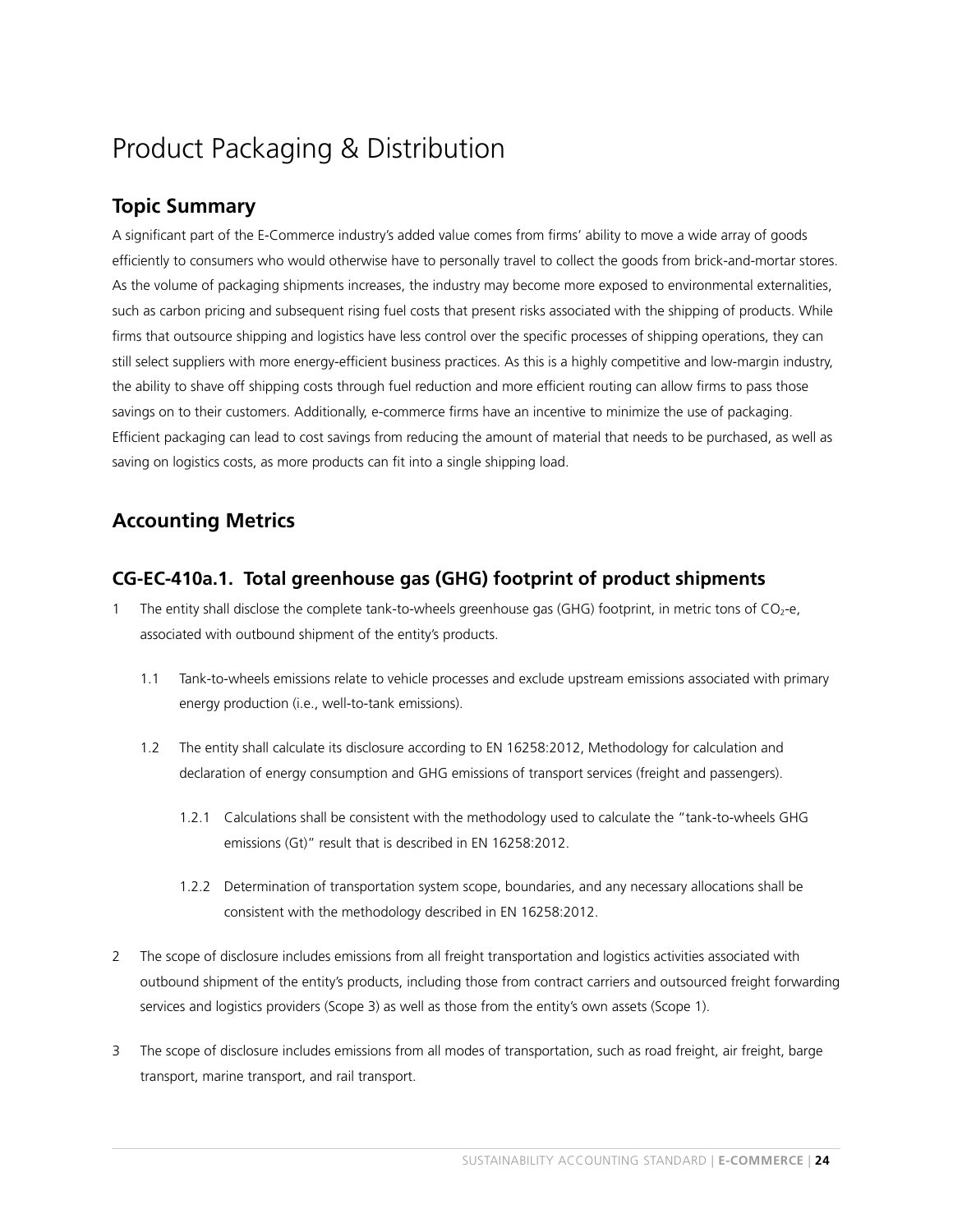- 4 Consistent with EN 16258:2012, disclosure may be based on calculations from a mix of categories of emissions values (i.e., specific measured values, transport operator vehicle-type- or route-type-specific values, transport operator fleet values, and default values).
- 5 Where relevant and necessary for interpretation of disclosure, the entity shall describe its allocation methods, emissions values, boundaries, mix of transport services used, and other information.

#### **CG-EC-410a.2. Discussion of strategies to reduce the environmental impact of product delivery**

- 1 The entity shall discuss its strategies to reduce the environmental impact of fulfillment and delivery of its products, including impacts associated with packaging materials and those associated with product transportation.
- 2 Relevant strategies to discuss include, but are not limited to:
	- 2.1 Discussion of logistics selection, mode selection, and management (e.g., rail transport vs. air freight transport) and/or operation for route efficiency
	- 2.2 Discussion of packaging choices, including, but not limited to, decisions to utilize recycled or renewable (e.g., bio-based plastic) packaging material, decisions to optimize the amount of packaging materials used (e.g., source reduction), use of refillable or reusable packaging, and design for efficient shipping and transport
	- 2.3 Discussion of fuel choices and vehicle choices for fleets owned and/or operated by the entity, such as decisions to use renewable and low-emission fuels and low-emission vehicles
	- 2.4 Other relevant strategies, such as efforts to reduce idling of vehicles owned and/or operated by the entity, innovations to improve the efficiency of "last-mile" delivery, and strategies to optimize delivery times to reduce traffic congestion